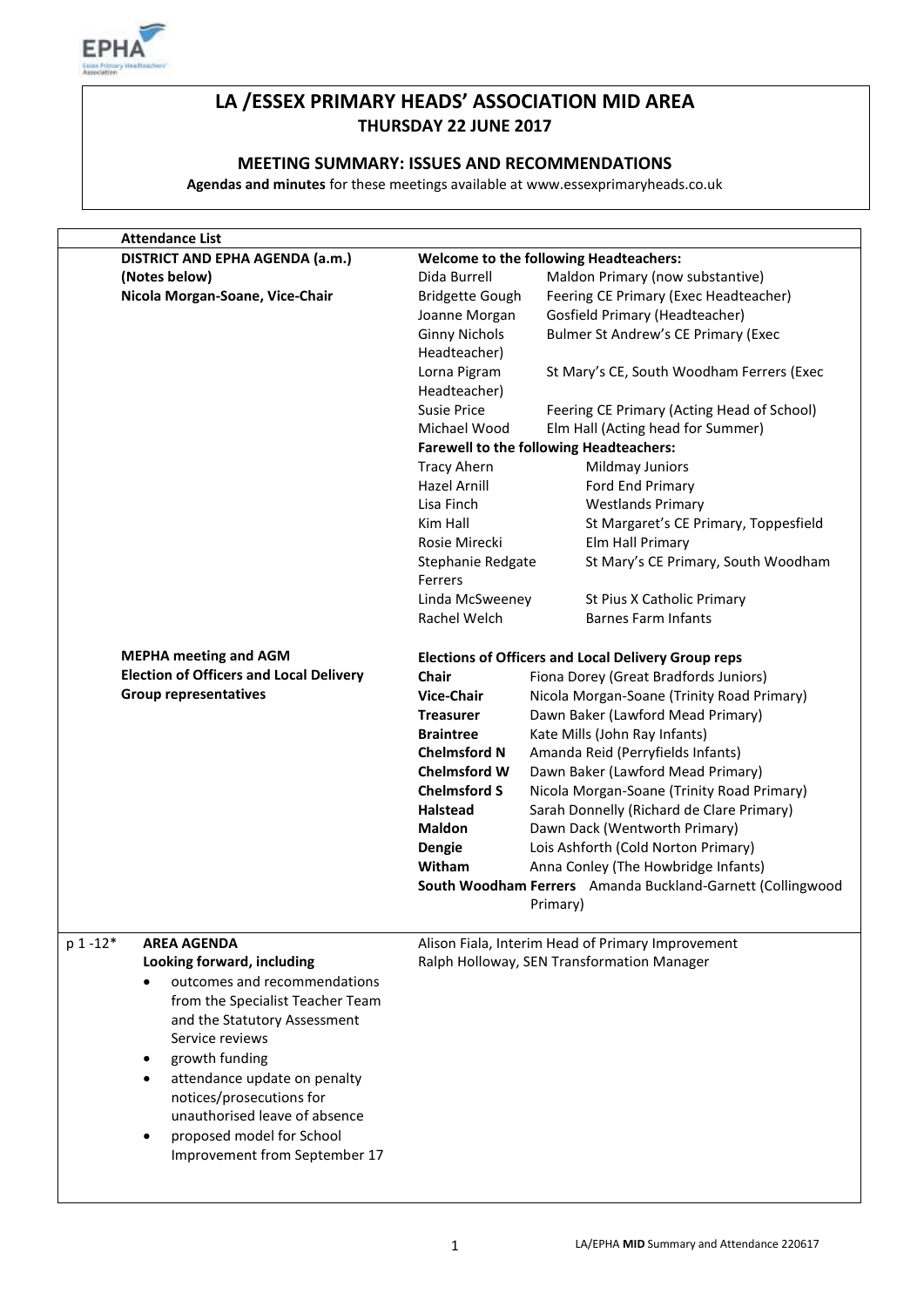

| p 12-15       | <b>Primary Improvement</b>                                                       | Alison Fiala, Lead Commissioner Mid                                                                                   |
|---------------|----------------------------------------------------------------------------------|-----------------------------------------------------------------------------------------------------------------------|
|               | Update on statutory assessment<br>٠                                              |                                                                                                                       |
|               | Support for review of safeguarding<br>٠                                          |                                                                                                                       |
|               | Update on data tools (Analyse<br>$\bullet$<br>School Performance and FFT Aspire) |                                                                                                                       |
|               | Support for School Led<br>$\bullet$                                              |                                                                                                                       |
|               | <b>Improvement Partnerships</b>                                                  |                                                                                                                       |
| p 16-19       | <b>General Data Protection Regulations</b>                                       | Lauri Almond, Information Governance Services                                                                         |
|               | <b>Briefing</b>                                                                  |                                                                                                                       |
| P 19-         | Key dates                                                                        | MID meetings with the Local Authority officers 2017/18 -at                                                            |
| 20            |                                                                                  | <b>Chelmsford City Football Club</b>                                                                                  |
|               |                                                                                  | Thursday 16 November 2017                                                                                             |
|               |                                                                                  | Thursday 1 March 2018                                                                                                 |
|               |                                                                                  | Thursday 21 June 2018                                                                                                 |
|               |                                                                                  | <b>Deputy Headteachers' Annual Conference 2017</b>                                                                    |
|               |                                                                                  | Friday 6 October 2017<br>Weston Homes Community Stadium                                                               |
|               |                                                                                  | <b>Headteachers' Annual Conference 2018</b>                                                                           |
|               |                                                                                  | Stock Brook Country Club, Nr Billericay<br>Friday 23 March 2018                                                       |
|               |                                                                                  | *Page numbers refer to the full minutes (posted on the website) of the Summer term Area meetings with LA Officers and |
| Headteachers. |                                                                                  |                                                                                                                       |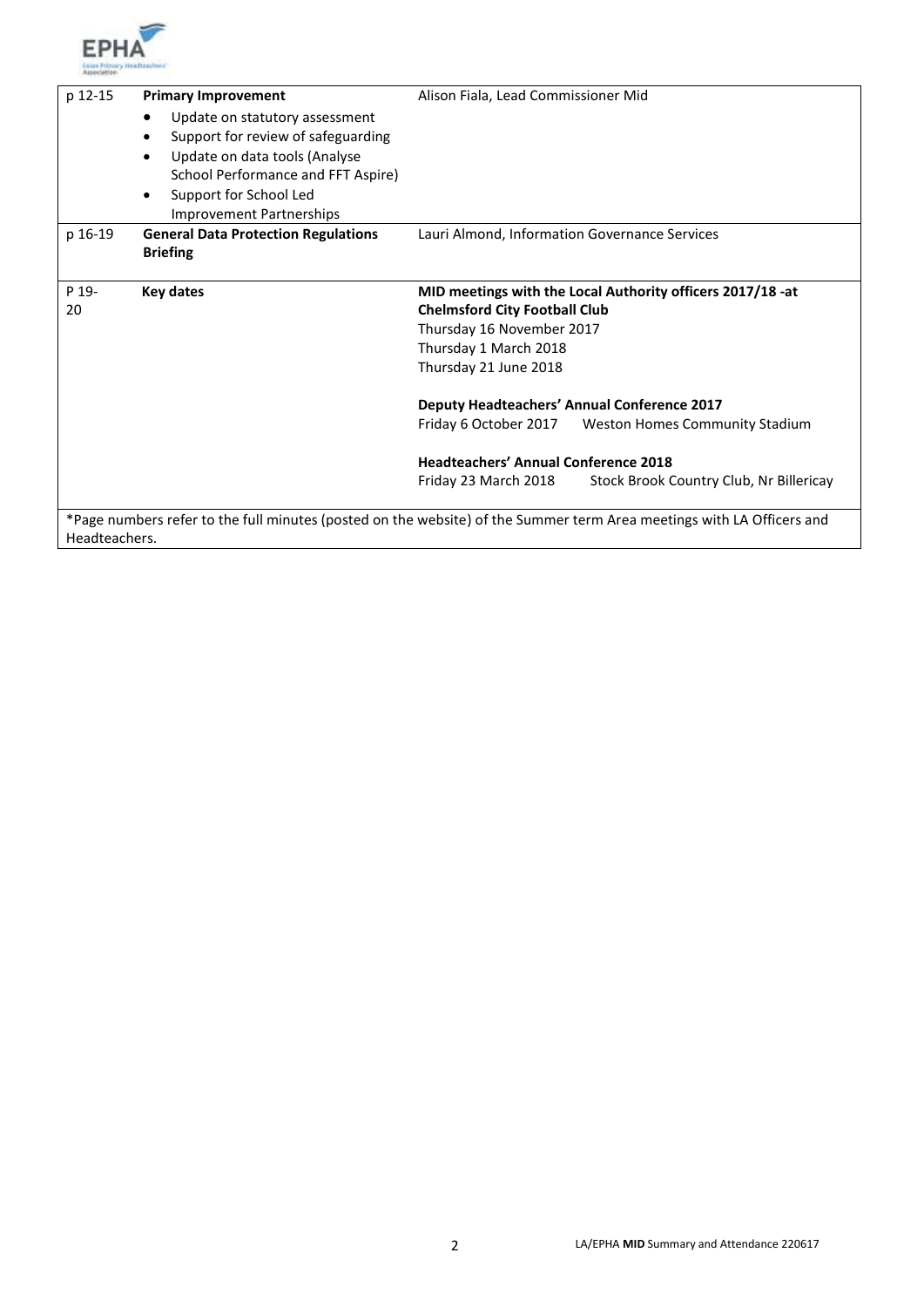

# **LA /ESSEX PRIMARY HEADS' ASSOCIATION MID AREA AREA MEETING THURSDAY 22 JUNE 2017 ATTENDANCE**

#### **Present**

Amanda Buckland-Garnett Michelle Keeling Rayne Primary Pam Langmead Nigel Hookway

Cheryl Allard Caklands Infants Gill Marrion Gill Marrion Cheryl Allard Woodville Primary Dawn Baker Lawford Mead Primary Hannah McCann Maylandsea Primary Deborah Bailey John Bunyan Primary Ross McTaggart Barnes Farm Juniors Lisa Battersby Carkrise Primary Communication Becky More Rivenhall CE Primary Ian Bowyer **Boreham Primary Communist Access** Nicola Morgan-Soane Trinity Road Primary

Alex Burden Great Waltham CE Primary Mary Nicholls Stanley Drapkin Primary Dida Burrell Maldon Primary Jacquelyn Pick Springfield Primary Lorraine Cannon Moulsham Infants Note that Robert Pike St Nicholas CE Primary, Tillingham Helen Castell Writtle Infants Rachael Plunkett Priory Primary, Bicknacre Alison Cole St Peter's Primary, Coggeshall Carrie Prior St Andrew's CE Primary, Gt Yeldham Anna Conley The Howbridge Infants Amanda Reid Perryfields Infants Dawn Dack Wentworth Primary Claire Russell Notley Green Primary Diane Deans White Court Primary Lesley Schlanker Baddow Hall Infants Lyndsey Devlin St Cedd's CE Primary Fund Helen Shaw Elmwood Primary Sue Dodd Woodham Walter CE Primary Heather Shelley Broomfield Primary Sarah Donnelly Richard de Clare Primary Caroline Shingleton Wethersfield CE Primary Fiona Dorey Great Bradfords Juniors/Mid Chair | Pam Smart Terling CE Primary Lisa Feldman Finchingfield CE Primary Funding Marie Staley Moulsham Juniors Wendy Figueira St Peter's CE Primary Kelly Stock Burnham-on-Crouch Primary Lisa Finch **Example 2** Westlands Primary **Paul Sully Beehive Lane Primary** Paul Sully Beehive Lane Primary Carol Gooding **Danbury Park Primary Carol America** Melanie Vine Earls Colne Primary & Nursery Kim Hall St Margaret's CE Primary Sean Wade Howbridge CE Juniors Helen Hutchings Highwood Primary Janis Waters Great Leighs Primary Chris James St Andrew's Juniors, Hatfield Peverel Linda Wiskin The Cathedral School Ceri Jones Chipping Hill Primary Nichael Wood Elm Hall Primary Sarah Manning **Galleywood Infants Apologies** 

> Professional Officer EPHA Executive Director

Collingwood Primary **Dominic Mulholland** Jinnie Nichols

Jane Hasler Linda Buchanan

#### **LA Officers LA Officers**

Lois Ashforth Cold Norton Primary Liz Maycock Little Waltham CE Primary Mildmay Juniors Bulmer St Andrew's CE Primary

#### **In Attendance In Attendance In Attendance Clare Kershaw** Director of Education Perryfields Juniors Belchamp St Paul's CE Primary Julie Sarti **Colne Engaine CE Primary** Anita Easton Great Bradfords Infants Paula Barningham Our Lady Immaculate C Primary

Alison Fiala **Lead Strategic Commissioner West** | Brian Shaw Active Essex Ralph Holloway SEN Transformation Manager Lauri Almond Information Governance Carol Farrer SE Commissioner Steve Mellors SE Commissioner Chris Webster SE Commissioner

Note: If your attendance or apologies have not been noted please contact the EPHA Professional Officer at [pam@langmead.me.uk](mailto:pam@langmead.me.uk) for amendment.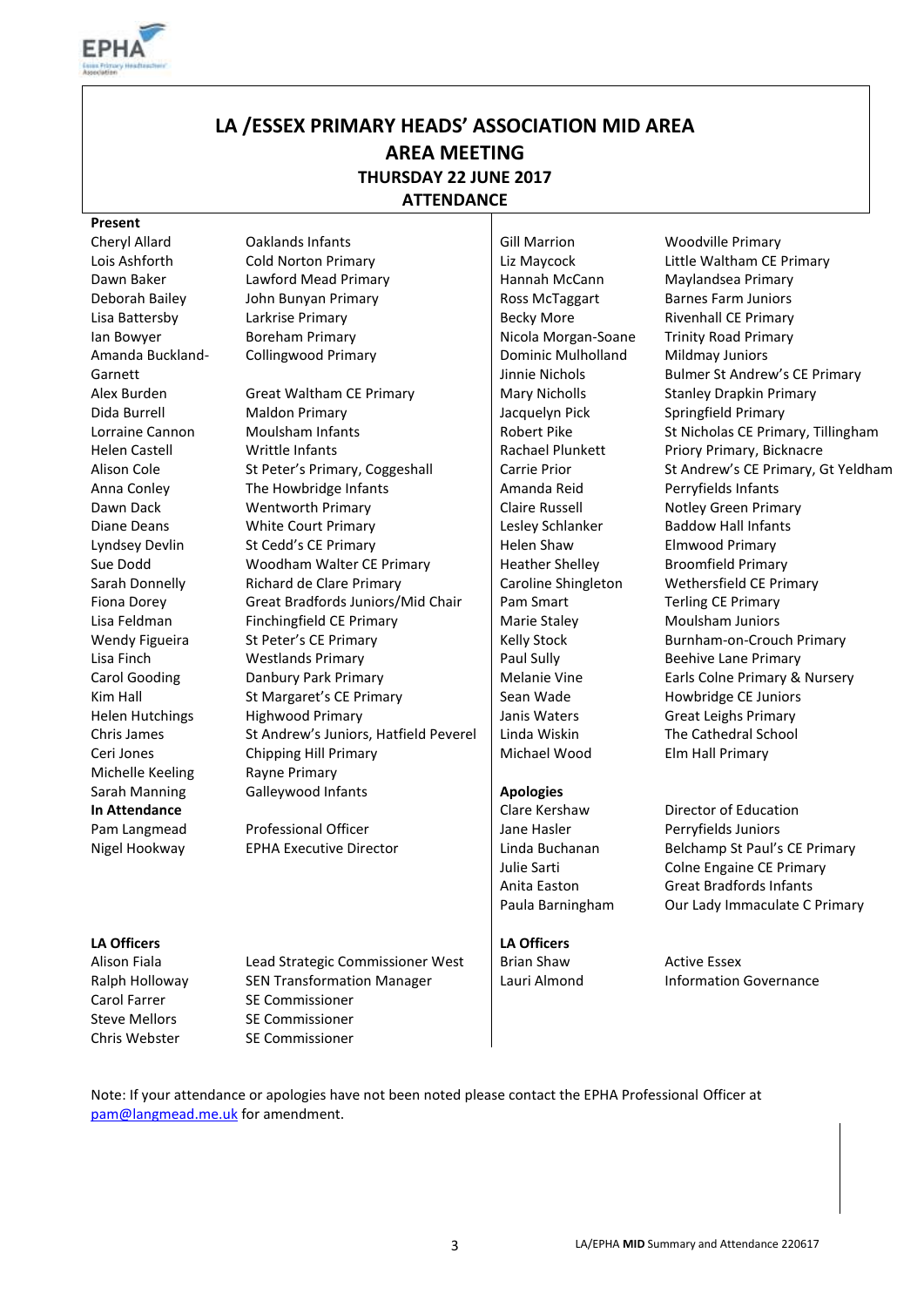

### **MID EPHA AREA MEETING MINUTES 22 June 2017**

### **1. Nicola Morgan-Soane, the Mid Area Vice-Chair welcomed headteachers to the meeting.**

#### **Welcome to the following Headteachers:**

| Dida Burrell           | Maldon Primary (now substantive)                            |
|------------------------|-------------------------------------------------------------|
| <b>Bridgette Gough</b> | Feering CE Primary (Exec Headteacher)                       |
| Joanne Morgan          | <b>Gosfield Primary (Headteacher)</b>                       |
| <b>Ginny Nichols</b>   | Bulmer St Andrew's CE Primary (Exec Headteacher)            |
| Lorna Pigram           | St Mary's CE, South Woodham Ferrers (Exec Headteacher)      |
| Susie Price            | Feering CE Primary (Acting Head of School)                  |
| Michael Wood           | Elm Hall (Acting head for Summer, permanent from September) |
|                        |                                                             |

#### **Farewell to the following Headteachers:**

| Mildmay Juniors                             |
|---------------------------------------------|
| Ford End Primary                            |
| <b>Westlands Primary</b>                    |
| St Margaret's CE Primary, Toppesfield       |
| Elm Hall Primary                            |
| St Mary's CE Primary, South Woodham Ferrers |
| St Pius X Catholic Primary                  |
| <b>Barnes Farm Infants</b>                  |
|                                             |

#### **2. MEPHA ANNUAL GENERAL MEETING**

### **a) CHAIR'S REPORT**

Nicola Morgan-Soane, Vice-Chair of Mid EPHA, gave the following report.

Unfortunately, due to family illness, Cheryl had to step down from her role as Chair of Mid EPHA early in the summer term. Cheryl took on the role in June 2014 and was an excellent Chair for Mid. I'd like to thank Cheryl on your behalf and wish her the very best. Luckily, we have excellent representation from Headteachers in Mid Essex and I am grateful to them for the work that they do on your behalf.

#### *What did 16/17 hold?*

- An increasingly fragmented education landscape;
- White and green papers that never really happened;
- The departure of Michael Wilshaw and the arrival of Amanda Spielman a much quieter Ofsted lead – and they even stuck to their promise not to change the framework;
- However, increased accountability and responsibility for headteachers, too often not directly associated with teaching and learning;
- A shrinking local authority which continues to restructure to reflect its reduced funding;
- Consultations that may or may not come to anything National Funding Formula, primary assessment, forced academisation - who knows?
- Shrinking budgets and the difficult decisions that come with less funding;
- Another general election!

### **What is to come?**

This year I have absolutely no clue. If America can elect Trump, then the possibilities are endless! Could it be:

- Grammars
- Academies
- More coasting schools
- A new Education White Paper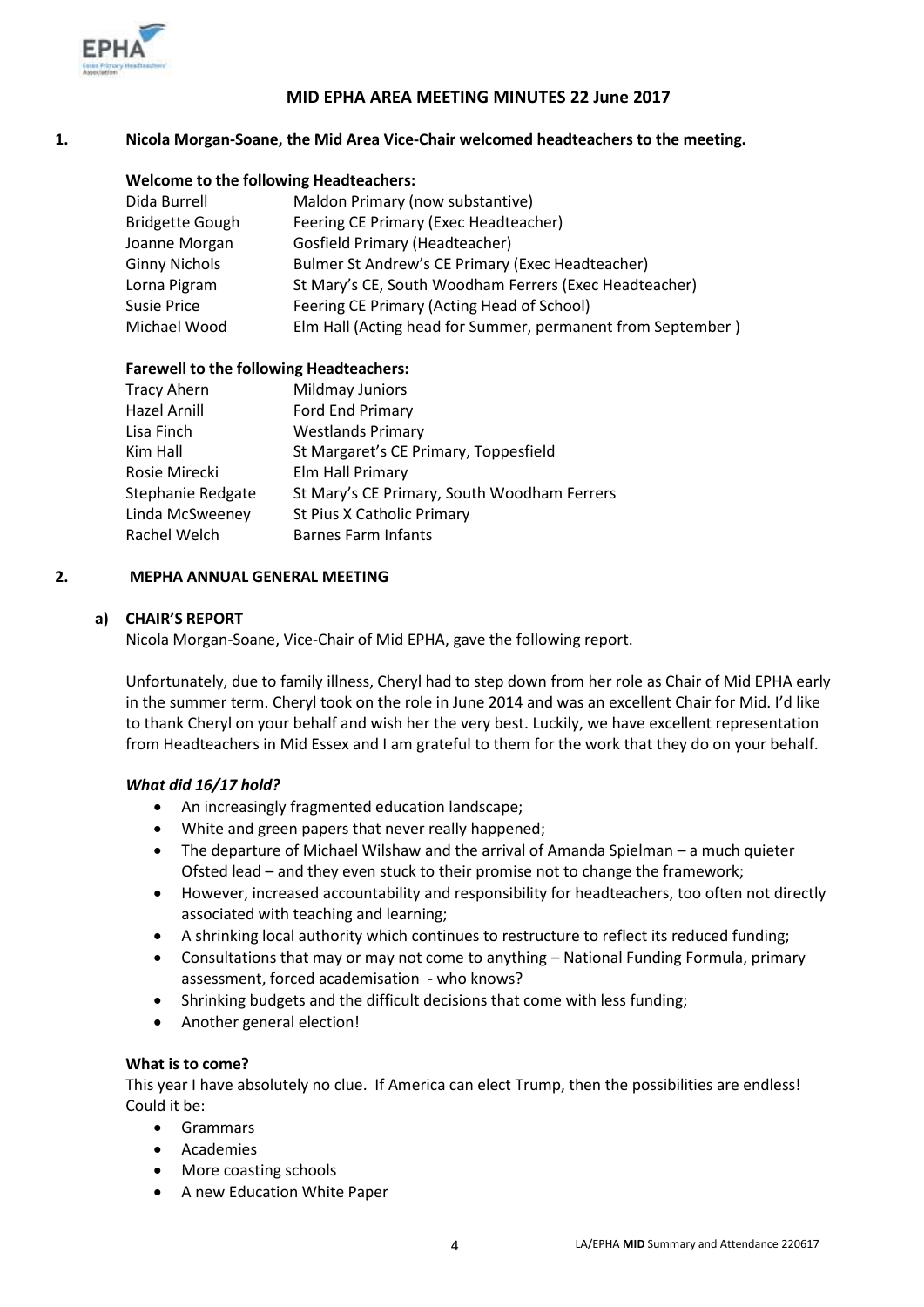

- The loss of Key Stage 1 SATs
- The introduction of a new national baseline
- Final ideas on the National Funding Formula
- The dreaded GDPR
- Training every teacher to be a mental health worker!

I cannot think of any other job in this country that covers the level of responsibility that you have coupled with the enormous emotional demands and ground level working that you undertake. Your resilience, stamina, sense of humour and general care of your staff and pupils is unmatched in any other profession.

We have a huge responsibility this year. We have to work together as one to challenge the new government, to challenge the status quo, to ask how the changes benefit children – because we really are the ones with the answer to that question. Too many times this year we have allowed the establishment to 'do to us', rather than take control, and this is something we must have the courage and conviction to change.

EPHA has gone from strength to strength and is, I think, supporting primary, infant and junior headteachers more than ever. The EPHA "offer" now includes termly briefings for groups of heads (in addition to these termly meetings), the helpful website, two brilliant conferences each year and free training events such as the RAISEonline training and the Coaching for the Soul sessions, as well as continued support from Pam and Nigel. These are very welcome in a world where all support seems to come with a hefty price tag. Thank you to them both for the work that they do to support EPHA and keep the association running so smoothly.

Thank you all for your support this year, and we hope that EPHA continues to play a distinct role in the multitude of collaborations and information streams you have available. Keep talking to us to make sure EPHA plays the role you want it to in the coming, no doubt eventful, year.

Cheryl Allard added her thanks to the EPHA representatives and Mid colleagues, and expressed her regrets that personal circumstances had forced the decision to step down as Mid Chair.

# **b) ELECTION OF OFFICERS AND LOCAL DELIVERY GROUP REPRESENTATIVES**

| Fiona Dorey (Great Bradfords Juniors)                               |
|---------------------------------------------------------------------|
| Nicola Morgan-Soane (Trinity Road Primary)                          |
| Dawn Baker (Lawford Mead Primary)                                   |
| Kate Mills (John Ray Infants)                                       |
| Amanda Reid (Perryfields Infants)                                   |
| Dawn Baker (Lawford Mead Primary)                                   |
| Nicola Morgan-Soane (Trinity Road Primary)                          |
| Sarah Donnelly (Richard de Clare Primary)                           |
| Dawn Dack (Wentworth Primary)                                       |
| Lois Ashforth (Cold Norton Primary)                                 |
| Anna Conley (The Howbridge Infants)                                 |
| South Woodham Ferrers Amanda Buckland-Garnett (Collingwood Primary) |
|                                                                     |

The officers and Local Delivery Group representatives were thanked for the hard work that they do on behalf of headteachers in the West Area and for agreeing to continue in their roles or taking on new positions.

**c) The Summer term EPHA newsletter**, including dates for the 2017/18 school year, was circulated to headteachers at the meeting -these can also be found on the Newsletter page of the EPHA website [www.essexprimaryheads.co.uk.](http://www.essexprimaryheads.co.uk/)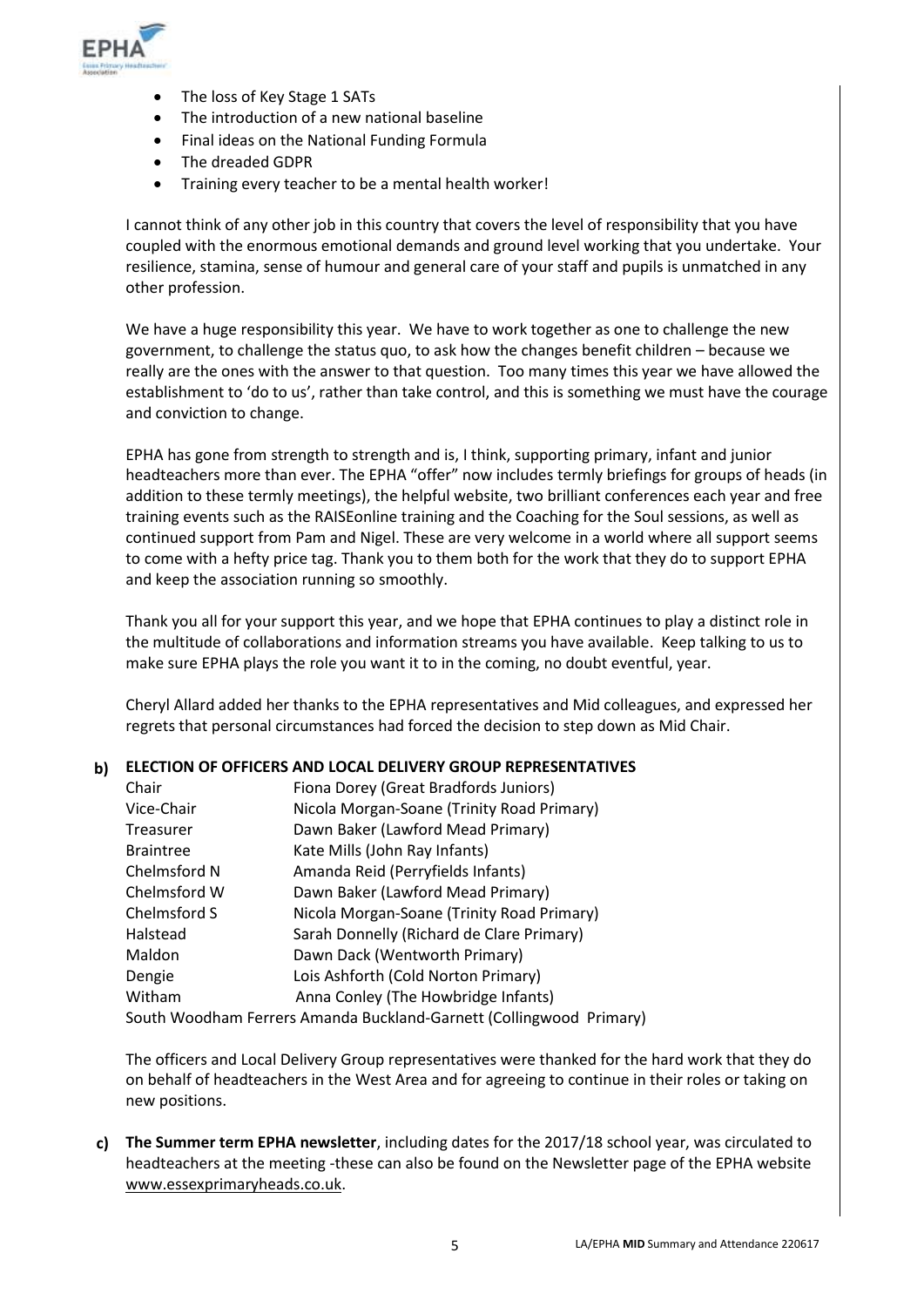

#### **d) EPHA Annual Subscription**

As agreed at the summer term meetings last year, funding for EPHA will no longer be through subscription, but will be top-sliced from the Delegated Schools Grant. Area meetings will continue to be "free" to all primary headteachers, as will the website, headteacher briefings and advice and support from the Professional Officer and Executive Director.

### **e) Conferences**

Headteachers were reminded that the Deputy Headteachers' conference will be held on Friday 6 October 2017 at the Weston Homes Community Stadium (key note speakers Andrew Hall and Sir John Jones) and next year's annual Headteachers' conference will be held on Friday 23 March 2018 at Stock Brook Country Club.

The programme and booking form for the Deputy Conference will be posted to schools at the end of June.

### **f) Recruitment and retention survey**

Headteachers were asked to complete a survey about current recruitment and retention in their schools, and also their engagement and the impact of the strategies introduced by the Recruitment and Retention Task and Finish Group.

The outcomes of the survey have been collated and are included as an appendix to these minutes.

### **g) Future structure for area meetings**

The EPHA Executive is considering changing the structure of area meetings, to reduce them to half days, with or without lunch. (The latter option would save a significant amount of funding). This is because the afternoon sessions are often poorly attended, despite booking a number of presenters. It is increasingly the case that many headteachers find it difficult to be out of their school for a whole day.

Mid heads were asked for their opinion.

- There was unanimous agreement that the meetings should be half a day.
- Headteachers wanted to continue to have lunch, as the networking time was valued.

#### **4. FUTURE DATES**

**MID meetings with the Local Authority officers 2017/18 -at Chelmsford City Football Club**  Thursday 16 November 2017 Thursday 1 March 2018 Thursday 21 June 2018

#### **Deputy Headteachers' Annual Conference 2017**

Friday 6 October 2017 Weston Homes Community Stadium

#### **Headteachers' Annual Conference 2018**

Friday 23 March 2018 Stock Brook Country Club, Nr Billericay

#### **ASP/Inspection dashboard training**

| Monday 9 October   | $9.30$ am $-11.30$ am | <b>Great Hallingbury Manor</b>   |
|--------------------|-----------------------|----------------------------------|
| Monday 9 October   | 1.30 pm $-$ 3.30 am   | Weston Homes Stadium, Colchester |
| Monday 9 October   | 5.00 pm $- 7.00$ am   | Weston Homes Stadium, Colchester |
| Tuesday 10 October | $9.30$ am $-11.30$ am | Holiday Inn, Basildon            |
| Tuesday 10 October | 1.30 pm $-$ 3.30 am   | Lion Inn, Boreham                |

Please let Pam Langmead know if you would like a place.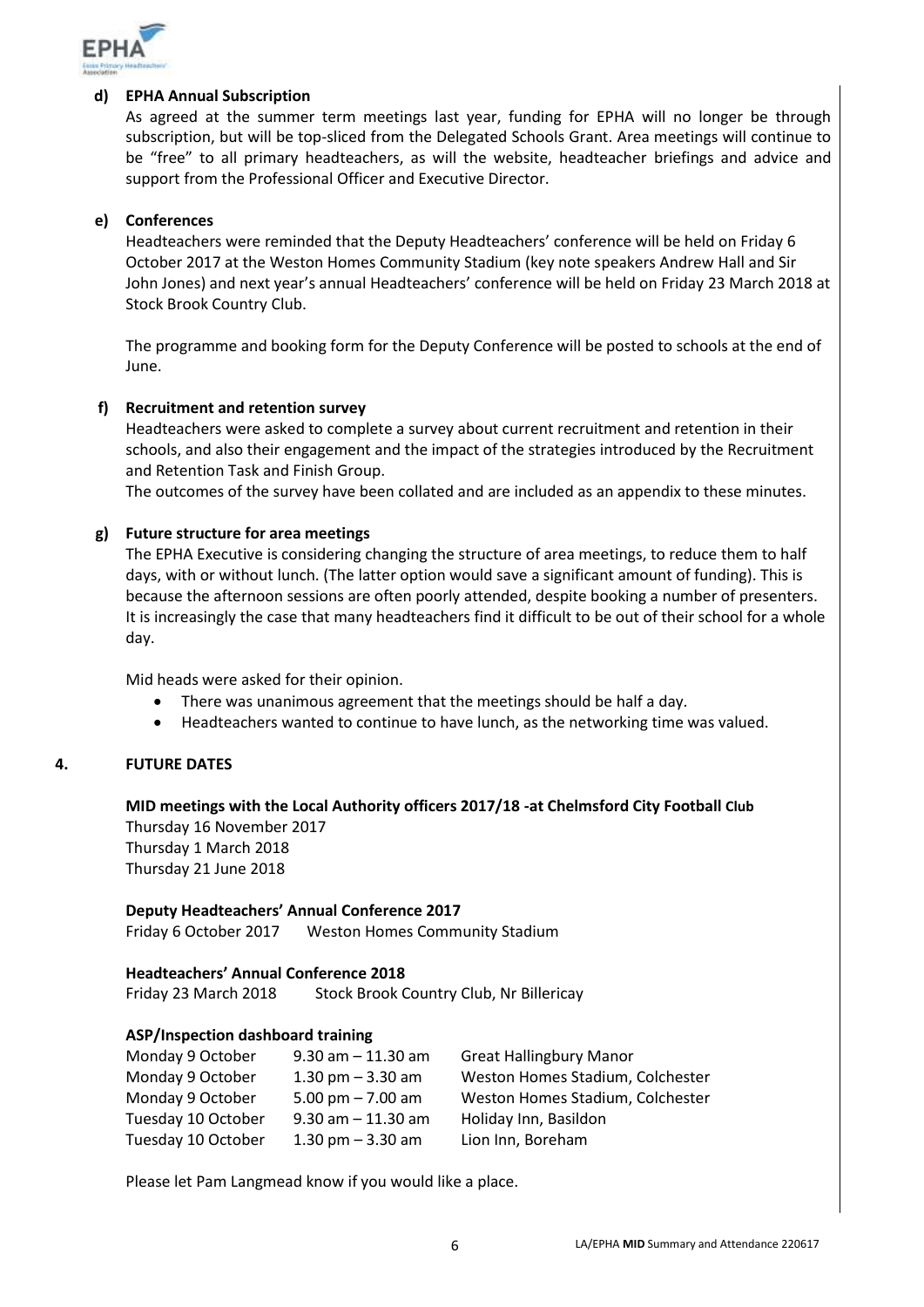

# **Appendix 1 – Recruitment and Retention questionnaire – June 2017**

| Number of responses - total number from primary, infant and junior schools |            |      |     |
|----------------------------------------------------------------------------|------------|------|-----|
| South                                                                      | North East | West | Mid |
| 33                                                                         | 17         |      | 25  |

|              | Number of teachers leaving in July $-$ and reason                                                                            |
|--------------|------------------------------------------------------------------------------------------------------------------------------|
| South        | $2 - 1$ going to private sector/1 education to part-time<br>$\bullet$                                                        |
|              | 2 - 1 leaving profession (pre-capability)/1 moving to another school offering more<br>money                                  |
|              | 6 class teachers - out of 9!!! 2 contracts not renewed as not good enough, 1<br>$\bullet$                                    |
|              | relocation, 2 time to move on, 1 returning to old school (not very clear reason).                                            |
|              | $2 - 1$ retirement/1 relocation<br>$\bullet$                                                                                 |
|              | 4 - 2 on long term supply, contract ending/1 moving out of Essex/ 1 moving into<br>$\bullet$<br>secondary education          |
|              | 1.5 teacher vacancies<br>٠                                                                                                   |
|              | 1 – greater opportunities in a large (5 form entry) school<br>$\bullet$                                                      |
|              | 1 – promotion to SEN adviser in Essex<br>٠                                                                                   |
|              | $2 - 1$ retiring/1 moving out of area<br>$\bullet$                                                                           |
|              | 3 - co-head leaving education/Deputy - headship appointment/NQT 1 year<br>٠<br>contract and capability issues                |
|              | $2 - 1$ moving to China to teach/1 moving into private sector<br>٠                                                           |
|              | 4 - 1 unknown reason, 1 moving to Devon, 2 moving to different schools<br>٠                                                  |
|              | 1 - leaving profession, ill health<br>٠                                                                                      |
|              | $3 - 2$ to go travelling/1 wants to work in a special school<br>٠                                                            |
|              | 1 moving out of Essex<br>$\bullet$                                                                                           |
|              | $3 - 1$ promoted to headship/1 promoted to DHT/1 moving to special school<br>٠                                               |
|              | 6 - 2 relocating (Billericay and Colchester)/1 moving to private school/1 leaving<br>$\bullet$                               |
|              | profession to have more time for family/1 leaving teaching to be a new parent/1                                              |
|              | moving to Southend school to be nearer home.                                                                                 |
|              | $5 - 1$ leaving/4 maternities<br>$\bullet$<br>3 maternities<br>٠                                                             |
|              | $2 - 1$ relocating to Midlands/1 maternity<br>$\bullet$                                                                      |
|              | 3 teachers left in Feb, March and May - capability. 1 part-time teaching leaving in<br>$\bullet$                             |
|              | July to gain KS1 experience.                                                                                                 |
| <b>North</b> | 0 (several schools)<br>$\bullet$                                                                                             |
| East         | 4 - 1 retirement, 1 early retirement, 1 career change, 1 promotion<br>٠                                                      |
|              | 5 - 2 NQTs moving, 1 teacher leaving profession, 2 teachers moving to different<br>county - using a supply teacher in Year 1 |
|              | 5 - EYFS retiring, Yr 2 OTT relocating to London, Yr 3 OTT relocating to London, Yr4<br>٠                                    |
|              | moving to Oman, Yr5 supply teacher wanting less responsibility, moving to Europe.                                            |
|              | 3 (2 are SLT) 1 promotion/1 stress/1 abroad<br>$\bullet$                                                                     |
|              | $4 - 3$ moving to other schools/1 returning to higher education<br>٠                                                         |
|              | 2 teachers going on maternity leave - I only have 4 in total!                                                                |
|              | $6 - 1$ capability/1 to be closer to home with new baby/1 promotion/1 maternity<br>leave/2 retiring                          |
|              | 2-1 to work part-time/performance/1 on long term supply from a supply agency.                                                |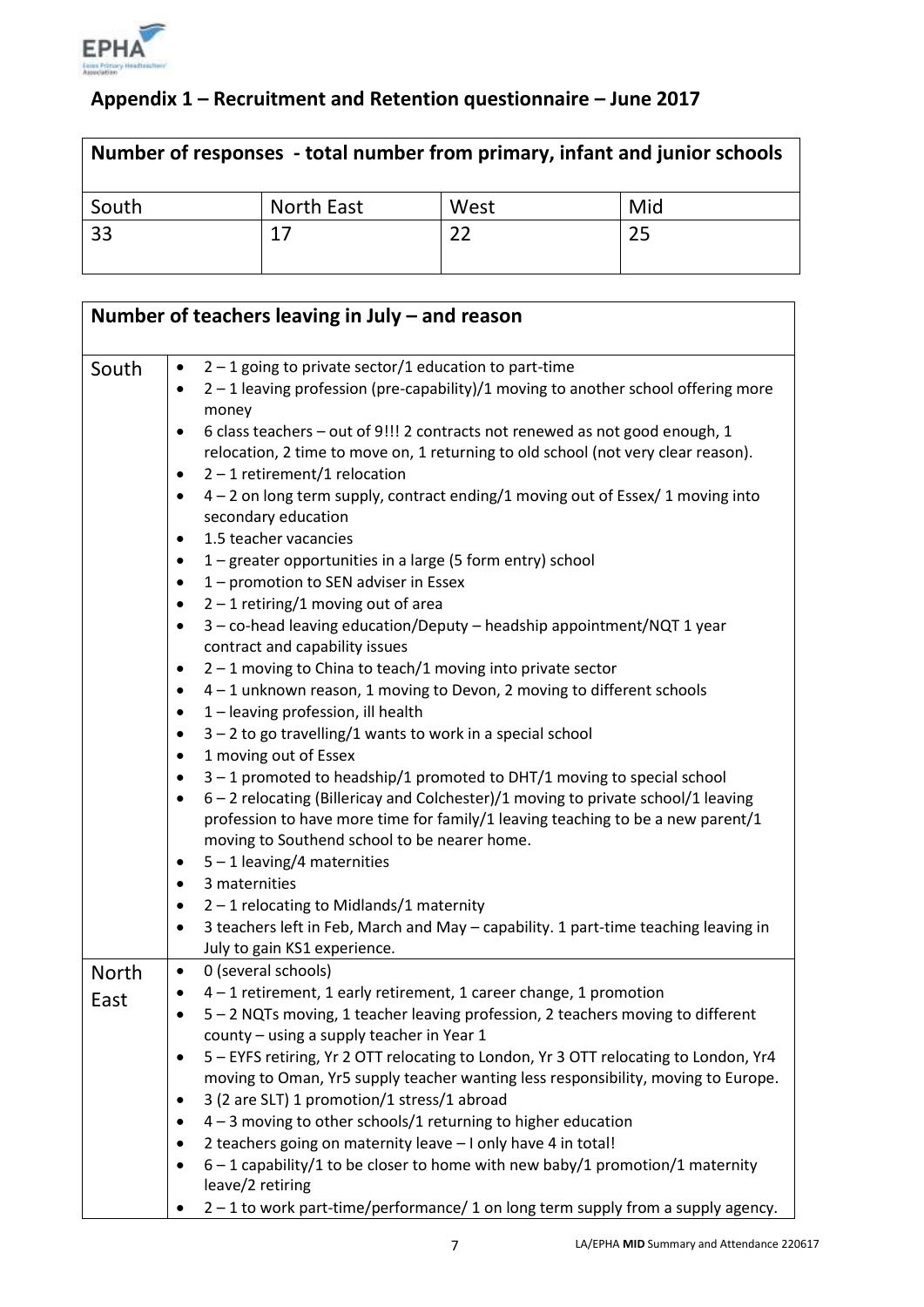

|      | 3.5 - 2 moving because of partner's job/1 retirement/.5 to a different school<br>٠ |                                                                                                                                                                                                                                                                                                                                                                                                      |  |  |
|------|------------------------------------------------------------------------------------|------------------------------------------------------------------------------------------------------------------------------------------------------------------------------------------------------------------------------------------------------------------------------------------------------------------------------------------------------------------------------------------------------|--|--|
|      | ٠                                                                                  | 1 retirement - (DHT)                                                                                                                                                                                                                                                                                                                                                                                 |  |  |
|      | ٠                                                                                  | 5 - 2 NQTs relocating/3 maternity leave                                                                                                                                                                                                                                                                                                                                                              |  |  |
| West | $\bullet$                                                                          | $4 + 2$ maternity                                                                                                                                                                                                                                                                                                                                                                                    |  |  |
|      | ٠                                                                                  | 6 in total Year 5 teacher<br>Moving to work in an Independent School in Hong Kong<br>Promotion - relocation out of area -housing costs etc<br>Year 3 teacher<br>Moving to work in a school closer to home<br>Year 2 teacher<br>Workload - wants to achieve better work/life balance<br>Year 4 teacher<br>$AHT -$<br>Maternity<br>SEND Co - Maternity                                                 |  |  |
|      | ٠                                                                                  | 3 - two for a career break and one relocating to Lancashire                                                                                                                                                                                                                                                                                                                                          |  |  |
|      | ٠                                                                                  | 1 - moving on, bigger school, more opportunity, different LA                                                                                                                                                                                                                                                                                                                                         |  |  |
|      | ٠                                                                                  | 1 full time - moving to private sector, 1 part time - no reason given                                                                                                                                                                                                                                                                                                                                |  |  |
|      | ٠                                                                                  | Senior teacher poached by another school.                                                                                                                                                                                                                                                                                                                                                            |  |  |
|      | ٠                                                                                  | 4 - 0.4 music teacher resigned; 0.4 leaving for family reasons; 2 agency staff not<br>using again                                                                                                                                                                                                                                                                                                    |  |  |
|      | ٠                                                                                  | $1$ – not renewing contract                                                                                                                                                                                                                                                                                                                                                                          |  |  |
|      | ٠                                                                                  | $4 - 3$ retiring, 1 promotion                                                                                                                                                                                                                                                                                                                                                                        |  |  |
|      | $\bullet$                                                                          | $1$ – maternity – 6 in the last 5 years, the school has a great number of part time<br>staff to manage.                                                                                                                                                                                                                                                                                              |  |  |
|      | $\bullet$                                                                          | 2 teachers - one moving near home, the other moving to work for a LA (not Essex).                                                                                                                                                                                                                                                                                                                    |  |  |
|      | ٠                                                                                  | $2 - 1$ taking a sabbatical year, 1 relocation.                                                                                                                                                                                                                                                                                                                                                      |  |  |
|      | $\bullet$                                                                          | $2 - 1$ moving to private sector, 1 going to work as a supply teacher because of<br>worklife balance.                                                                                                                                                                                                                                                                                                |  |  |
|      | ٠                                                                                  | 1 - Taking a year out - travel                                                                                                                                                                                                                                                                                                                                                                       |  |  |
|      | ٠                                                                                  | 1 - promotion to Deputy in neighbouring school.                                                                                                                                                                                                                                                                                                                                                      |  |  |
|      | $\bullet$                                                                          | 2 maternity covers                                                                                                                                                                                                                                                                                                                                                                                   |  |  |
|      | ٠                                                                                  | $2 - 1$ maternity, 1 promotion.                                                                                                                                                                                                                                                                                                                                                                      |  |  |
|      | ٠                                                                                  | 2 moving to schools closer to their homes.                                                                                                                                                                                                                                                                                                                                                           |  |  |
|      | ٠                                                                                  | 4 in total - 1 EYFS contracted 1 year to teach bulge class, 1 wanted SENCo post so                                                                                                                                                                                                                                                                                                                   |  |  |
|      |                                                                                    | moving on, 2 CPD opportunities.                                                                                                                                                                                                                                                                                                                                                                      |  |  |
| Mid  | $\bullet$                                                                          | 3 teachers leaving in total.                                                                                                                                                                                                                                                                                                                                                                         |  |  |
|      | $\bullet$                                                                          | 1 linked to maternity cover / Other two teachers work part-time – one resigned<br>because they want a new challenge and to work full time and the other covered<br>PPA 2 days a week teaching French and wants to revert back to supply teaching.<br>2 teachers are leaving. One teacher went on maternity leave in September and had<br>always intended to leave at the end of her maternity leave. |  |  |
|      | ٠                                                                                  | The second teacher was on maternity leave and wanted to come back for 3 days<br>per week. For a number of reasons, we were unable to accommodate this request.<br>1-moving closer to home                                                                                                                                                                                                            |  |  |
|      | ٠                                                                                  | $2$ – promotion                                                                                                                                                                                                                                                                                                                                                                                      |  |  |
|      | ٠                                                                                  | 2-1 relocated to live in Norfolk in December 2016 but has lodged locally in the week to                                                                                                                                                                                                                                                                                                              |  |  |
|      | ٠                                                                                  | stay with us until July. Deputy Head has moved into private sector.<br>1 - leaving education                                                                                                                                                                                                                                                                                                         |  |  |
|      | ٠                                                                                  | $1$ – to another school                                                                                                                                                                                                                                                                                                                                                                              |  |  |
|      | ٠                                                                                  | 3-1 leaving the profession, 1 NQT, one moving to private sector, one to a new school.                                                                                                                                                                                                                                                                                                                |  |  |
|      | $\bullet$                                                                          | $3 - 2$ to other schools, 1 stay at home dad                                                                                                                                                                                                                                                                                                                                                         |  |  |
|      | $\bullet$                                                                          | 5 - one promotion to Deputy, 4 due to quality of teaching decisions!                                                                                                                                                                                                                                                                                                                                 |  |  |
|      | $\bullet$                                                                          | $2 - 1$ promotion to a different area, 1 temporary no longer required.                                                                                                                                                                                                                                                                                                                               |  |  |
|      | $\bullet$                                                                          | $2 - 1$ retiring, 1 for family reasons                                                                                                                                                                                                                                                                                                                                                               |  |  |
|      | $\bullet$                                                                          | 3-1 promotion to SENCo, 1 relocating to Scotland, 1 leaving teaching.                                                                                                                                                                                                                                                                                                                                |  |  |
|      | ٠                                                                                  | 3-1 emigrating, 1 promotion to Deputy, 1 NQT release from contract.<br>3.5 - 1 to relocate to live with boyfriend, 1 to Dubai (Chasing the money), 1 to work in a                                                                                                                                                                                                                                    |  |  |
|      | $\bullet$                                                                          | private school (poached and offered the earth), 1 maternity leave starting autumn.                                                                                                                                                                                                                                                                                                                   |  |  |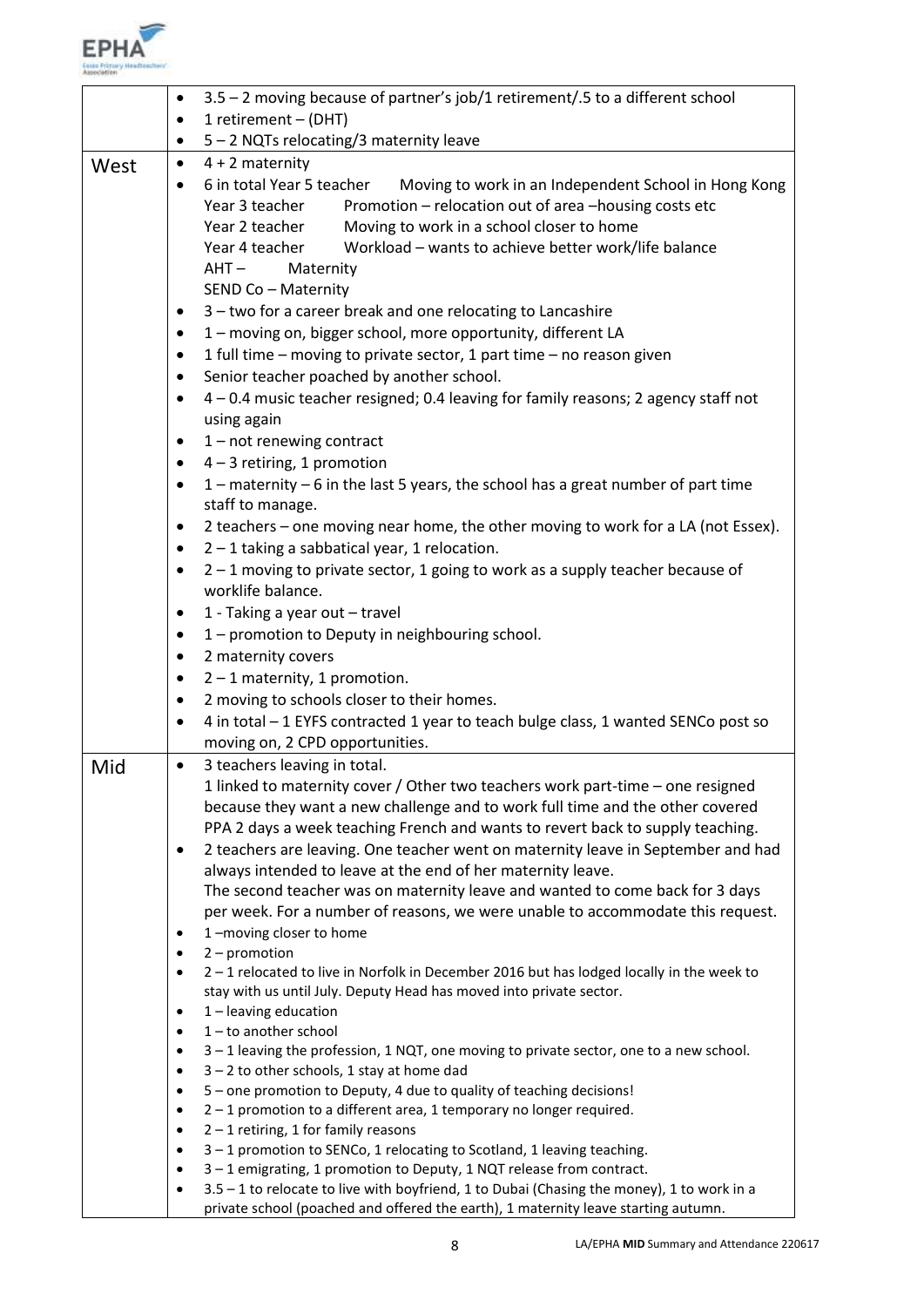

- 3 moving nearer to home traffic chaos on A12 and A120!
- 3 1 retiring and 2 to be closer to home (already lost 2 teachers at Easter journey to

Burnham turned out to be too far)

*Comment*

Significant number moving to private sector.

Some leaving teaching altogether.

Maternity crops up over and over again – plus the challenge of covering leave.

# **Number of class teacher vacancies/temporary cover arrangements from September**

| -p                                  |                                       |                                 |                                 |
|-------------------------------------|---------------------------------------|---------------------------------|---------------------------------|
| South                               | North East                            | West                            | Mid                             |
| One FT vacancy                      | One vacancy from                      | 3-I cannot replace any of       | 1 job share in Year 1 is to be  |
| Two                                 | September and one from                | these teachers with a           | covered by two supply           |
| I have a 7 <sup>th</sup> teacher on | January - although may be             | permanent staff member so       | teachers. School has done       |
| maternity leave who I have          | filled by the new term.               | am desperately trying to get    | this for a reason and will be   |
| covered on a short term             |                                       | agency staff. This in itself is | looking to recruit a full time  |
| contract.                           | Neither of 2 vacancies filled         | proving to be extremely         | teacher in January 2018.        |
| One unqualified due to              | $yet - 2 rounds of$                   | difficult, as there is a        |                                 |
| being unable to find quality        | advertising, 1 <sup>st</sup> round no | definite shortage of agency     | We are interviewing soon        |
| maternity cover.                    | applicants, 2 <sup>nd</sup> round 4   | teachers wanting full-time      | for the one class teacher       |
| 0.4 part time KS1 teacher -         | applicants but only 1                 | work.                           | vacancy we have. If we are      |
| trying to appoint in next few       | suitable, who accepted a              | One not filled                  | not able to appoint then my     |
| weeks                               | permanent place elsewhere.            | None at present, but each       | Deputy Headteacher will         |
| Temporary cover for                 | Now looking at agency CVs.            | term we are managing            | cover 3 days and I will use     |
| maternity leave, covered            | Very difficult, very stressful.       | recruitment issues.             | supply for the other 2 days. I  |
| internally due to tight             |                                       | Two classes covered by          | will advertise the post again   |
| budget.                             | One vacancy currently - Yr4           | agency staff as no quality      | in the autumn term.             |
| Currently 1 unfilled vacancy        |                                       | responses to 3                  | $1$ – one year contract to give |
|                                     | None - but no SENCo                   | advertisements.                 | time to recruit senior          |
|                                     |                                       | $2$ – one due to school         | leader.                         |
|                                     |                                       | expansion.                      | $\mathbf{1}$                    |
|                                     |                                       | $2 - no$ appointments made      | 2 temp teachers until           |
|                                     |                                       | yet for September.              | Christmas requited, due to      |
|                                     |                                       | 1 post still vacant - advert    | maternity leave teachers        |
|                                     |                                       | out at the moment and           | returning.                      |
|                                     |                                       | hope to recruit one year        | None-have managed to fill       |
|                                     |                                       | fixed term.                     | vacancies, but only through     |
|                                     |                                       |                                 | DH taking on class              |
|                                     |                                       |                                 | responsibilities. Another       |
|                                     |                                       |                                 | maternity leave to fill for     |
|                                     |                                       |                                 | February.                       |

| Number/quality of applicants for recently advertised posts (if any) |                                                                                                                                                                                                                                                                                                                                                                                                                                                                                                                                                                                                                                                                                                                                                                                                         |  |  |
|---------------------------------------------------------------------|---------------------------------------------------------------------------------------------------------------------------------------------------------------------------------------------------------------------------------------------------------------------------------------------------------------------------------------------------------------------------------------------------------------------------------------------------------------------------------------------------------------------------------------------------------------------------------------------------------------------------------------------------------------------------------------------------------------------------------------------------------------------------------------------------------|--|--|
| South                                                               | We have struggled to recruit the right people in this academic year and for our<br>٠<br>EYFS vacancies had to advertise 5 times. Also, we couldn't recruit a Y2 teacher for<br>Spring & Summer terms.<br>1 poor $-$ not qualified<br>٠<br>$1st$ advert – 6 applicants, none shortlisted<br>$\bullet$<br>$2^{nd}$ advert – 10 applicants (including 2 from first round!) – 2 shortlisted and<br>appointed 1<br>$3rd$ advert - 2 applicants - none shortlisted<br>9 - probably 4 out of these were of decent quality<br>$\bullet$<br>Greater number for part-time vacancies. About 50% would not have considered<br>٠<br>appointing.<br>Yr5/6 teacher post has been advertised since October 2016. Very few applicants,<br>$\bullet$<br>many want part-time and don't want responsibility for Year 6 SATs |  |  |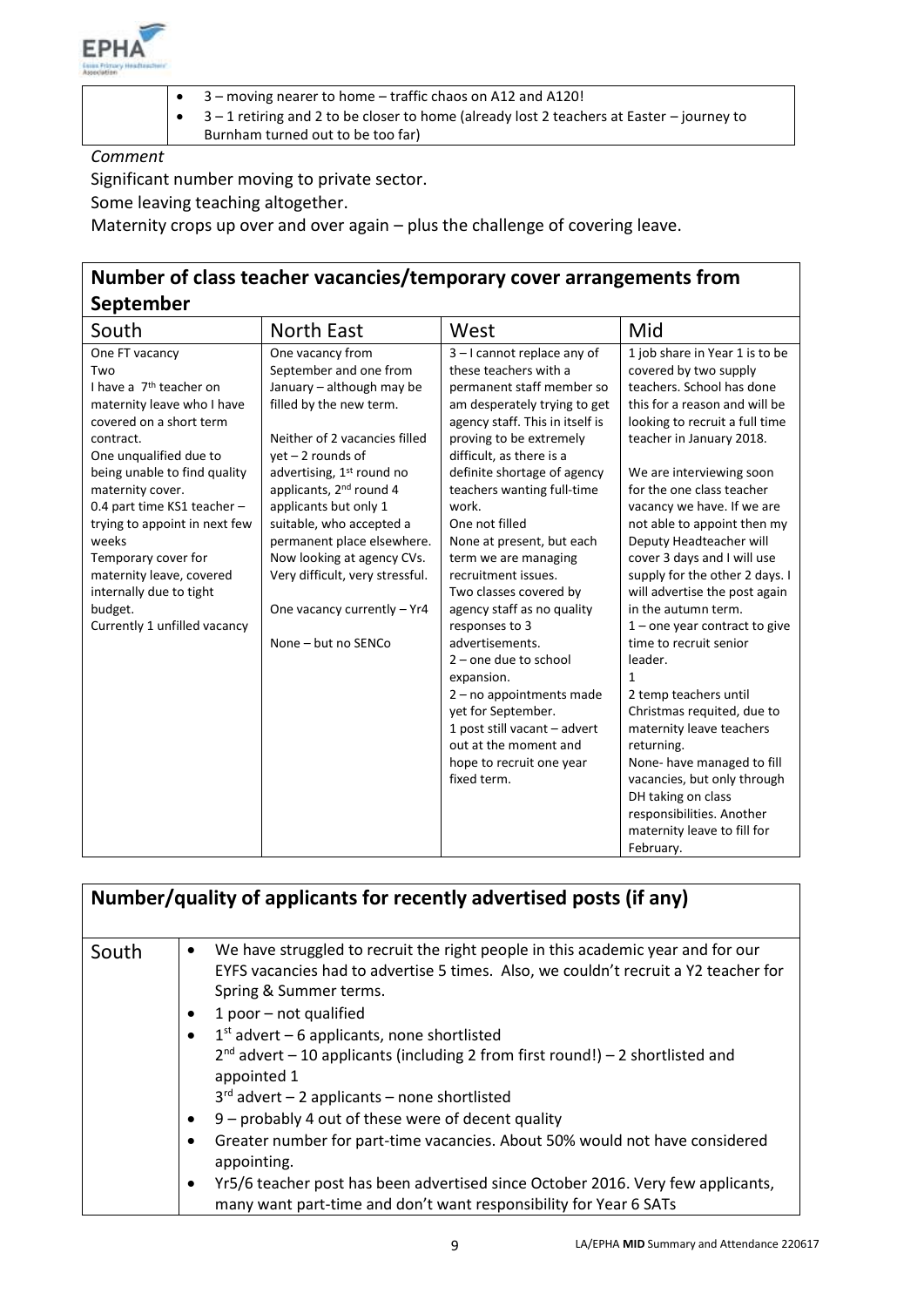

| <b>North</b><br>East | 12 applicants for 2 posts - 8 were shortlisted and 1 appointed<br>$\bullet$<br>3-1 leaving teaching to become a surveyor/1 leaving to teach in Malaysia/1<br>$\bullet$<br>moving to another school<br>14 for DHT post<br>٠<br>17 applications for co-head vacancy/10 application for mainscale teachers<br>٠<br>9 applied for 3 posts - 4 were interviewed<br>٠<br>5 applicants for 1 post - none appointed<br>٠<br>Good - 9 applicants for headteacher role. 8 applicants for Deputy role. CT was<br>٠<br>sought after. Other role covered by staff increasing contracts.<br>3 applicants from 5 shortlisted-2 appointed elsewhere before interviews.<br>٠<br>7 applicants invited - 3 to be interviewed, 2 had jobs before interview.<br>٠<br>$4 - 3$ of which were poor<br>6 - only 2 worth interviewing.<br>$\bullet$<br>On average, three or four applicants per advertisement. The quality is varied<br>$\bullet$<br>though most candidates are not suitable.<br>Recruited via teaching school - high quality<br>٠<br>Replaced a teacher for last September - was able to recruit from a good quality<br>٠                                                                                                                                                                                                                                                                                                                                                                                                                                                              |
|----------------------|-------------------------------------------------------------------------------------------------------------------------------------------------------------------------------------------------------------------------------------------------------------------------------------------------------------------------------------------------------------------------------------------------------------------------------------------------------------------------------------------------------------------------------------------------------------------------------------------------------------------------------------------------------------------------------------------------------------------------------------------------------------------------------------------------------------------------------------------------------------------------------------------------------------------------------------------------------------------------------------------------------------------------------------------------------------------------------------------------------------------------------------------------------------------------------------------------------------------------------------------------------------------------------------------------------------------------------------------------------------------------------------------------------------------------------------------------------------------------------------------------------------------------------------------------------------------------------|
|                      | range of applicants<br>Good initial field but rapidly dwindled as candidates were appointed elsewhere.<br>٠<br>Retained 2 maternity cover teachers on a permanent basis, plus 2 new<br>٠<br>appointments (one from Suffolk)<br>2 applicants for maternity leave - lower quality, one no primary experience/ 6<br>٠<br>applicants for UPKS2 (strong)<br>Around 2 per post - quality variable<br>٠                                                                                                                                                                                                                                                                                                                                                                                                                                                                                                                                                                                                                                                                                                                                                                                                                                                                                                                                                                                                                                                                                                                                                                              |
|                      | 2 applicants - not suitable<br>$\bullet$                                                                                                                                                                                                                                                                                                                                                                                                                                                                                                                                                                                                                                                                                                                                                                                                                                                                                                                                                                                                                                                                                                                                                                                                                                                                                                                                                                                                                                                                                                                                      |
| West                 | Last advertised post - 2 applicants. Neither were shortlisted<br>٠<br>4<br>$\bullet$<br>4 applied $-2$ posts to fill<br>٠<br>15 applicants for assistant HT role - good quality;<br>٠<br>6 applicants for 2 CT roles, 2 were good, luckily! But one Romanian with limited<br>English, 2 without QTS and 1 trapeze artist!!!<br>Very little interest in Headteacher position - very small school so recruiting around<br>L8<br>Just one candidate for one vacancy, the other 2 NQTs applied.<br>٠<br>Recent applicants have been poor. At least 2 interviewed within last 6 months I am<br>$\bullet$<br>unclear about how they have QTS!<br>I have had to advertise 3 times to cover one post. 15 applications over 3 adverts -<br>$\bullet$<br>2 <sup>nd</sup> advert, no applicants at all. Out of 15 candidates 3 were of good quality, the<br>rest either long term supply teachers e.g. have never had a full time job.<br>2 - 1 appointed, 1 NQT with gaps in knowledge at interview.<br>٠<br>8 – 7 were good, 1 teaching in Vietnam and her application was full of typos!<br>٠<br>Maternity - 3 applicants, quality was medium to low. Teacher who was promoted<br>٠<br>- appointed our own SCITT student (also ex-TA at the school). We aim to "grow<br>our own" teachers - this has been successful (4 out of 11 teachers recruited this<br>way). Get in there early - offer strong CPD/induction to support career as well the<br>school's needs.<br>Higher number and quality than historically as now we are rated "good". Average<br>٠<br>4 applicants per post. |
| Mid                  | We had an excellent response for a KS1 Class Teacher advert (March 2017) We<br>٠                                                                                                                                                                                                                                                                                                                                                                                                                                                                                                                                                                                                                                                                                                                                                                                                                                                                                                                                                                                                                                                                                                                                                                                                                                                                                                                                                                                                                                                                                              |
|                      | shortlisted 6 and were able to appoint $2 - 1$ being a fixed term maternity cover.<br>The quality of remaining applications were generally very poor and quality of                                                                                                                                                                                                                                                                                                                                                                                                                                                                                                                                                                                                                                                                                                                                                                                                                                                                                                                                                                                                                                                                                                                                                                                                                                                                                                                                                                                                           |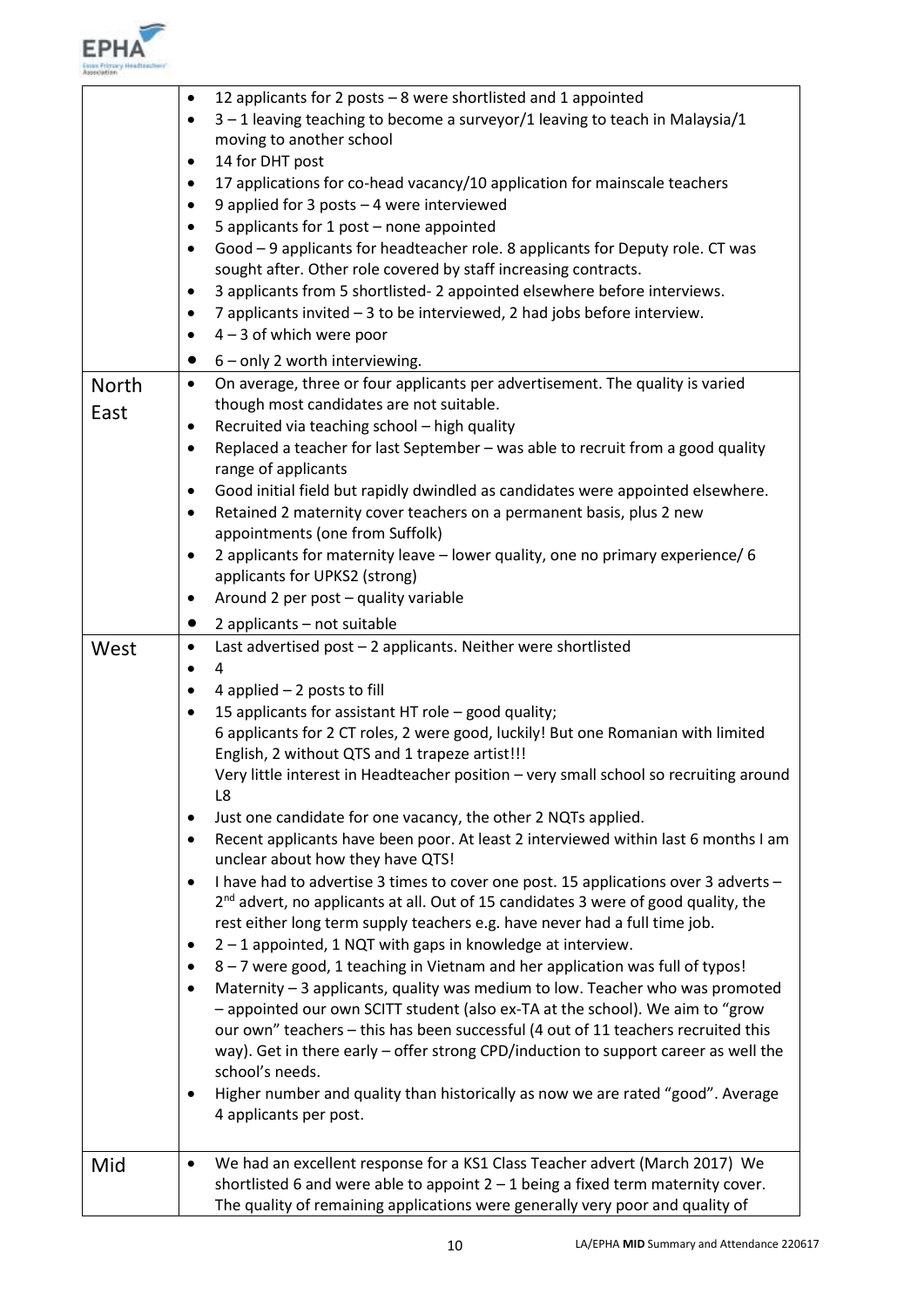

| written references are also becoming a major issue.                                                                                                |
|----------------------------------------------------------------------------------------------------------------------------------------------------|
| 0 <sub>ne</sub>                                                                                                                                    |
| Good quality applicants for some posts but very few in numbers - in one case only                                                                  |
| 1 applicant- shortlisting not really a consideration. Some poor quality applications<br>also received                                              |
| I have, so far, received 3 applications for the advertised KS1/Early Years teacher.<br>One person was not actually a teacher and did not hold QTS. |
|                                                                                                                                                    |
| One of the applicants did not read the advert carefully and thinks it is for an early<br>years co-lead!                                            |
| None of the applicants have requested a show round<br>٠                                                                                            |
| 3 applicants - none shortlisted                                                                                                                    |
| Very poor - only 1 applicant for last advert                                                                                                       |
| 3 applicants for post advertised in February for September - No applicants for one<br>year contract CT                                             |
| No appointments - 6 applicants, all poor.                                                                                                          |
| 14 - generally good NQTs<br>٠                                                                                                                      |
| 10 - but didn't appoint first time and re-interviewed.<br>٠                                                                                        |
| Lots NQT. Very good quality field following SENCo advert.<br>٠                                                                                     |
| First round - 6 applicants, 4 shortlisted, 3 arrived for interview;<br>٠                                                                           |
| Second round - 5 applicants, 3 shortlisted, 2 arrived for interview;                                                                               |
|                                                                                                                                                    |
|                                                                                                                                                    |

## *Comment*

A definite reduction in number of applications.

Many concerns about quality.

A "sellers" market and, in some areas (particulary West) teachers asking for additional money.

| Any R&R strategies which your school/partnership of schools is considering |                                                                                                                                                                                                                                            |  |
|----------------------------------------------------------------------------|--------------------------------------------------------------------------------------------------------------------------------------------------------------------------------------------------------------------------------------------|--|
| South                                                                      | A re-structuring of teaching staff has helped to retain my experienced middle<br>$\bullet$<br>leaders which has aided stability for the school otherwise I could potentially have<br>been losing up to 4 good+ teachers.<br>Now desperate! |  |
|                                                                            | Implemented extra week holiday in October, change of hours to create 1.30 pm<br>$\bullet$<br>finish on Friday afternoon, enabled creation of "leadership Academy" for all staff<br>to focus and accelerate CPD.                            |  |
|                                                                            | <b>CPD</b><br>٠<br>Phase-group PPA<br>٠                                                                                                                                                                                                    |  |
|                                                                            | Not able to offer enhanced salary due to decreasing budget.<br>٠<br>Early start NQTs<br>Overstaffing when finances allow.<br>٠                                                                                                             |  |
|                                                                            | Fast track EY trainee teacher to reach QTS, enabling her to teach a class full time.<br>٠<br>Early start for new staff.<br>$\bullet$                                                                                                       |  |
|                                                                            | In the process of converting to a MAT with 3 other schools; hopefully this will open<br>$\bullet$<br>up greater opportunities for recruitment.                                                                                             |  |
|                                                                            | Reducing workload, responsibility and changing roles.                                                                                                                                                                                      |  |
|                                                                            | Good CPD – middle leader opportunities and training<br>٠                                                                                                                                                                                   |  |
|                                                                            | Our school endeavours to provide support and shared responsibility to ensure the<br>$\bullet$<br>massive attainment pressure is collective responsibility. We still have our share of<br>melt downs, but as yet no one has left!           |  |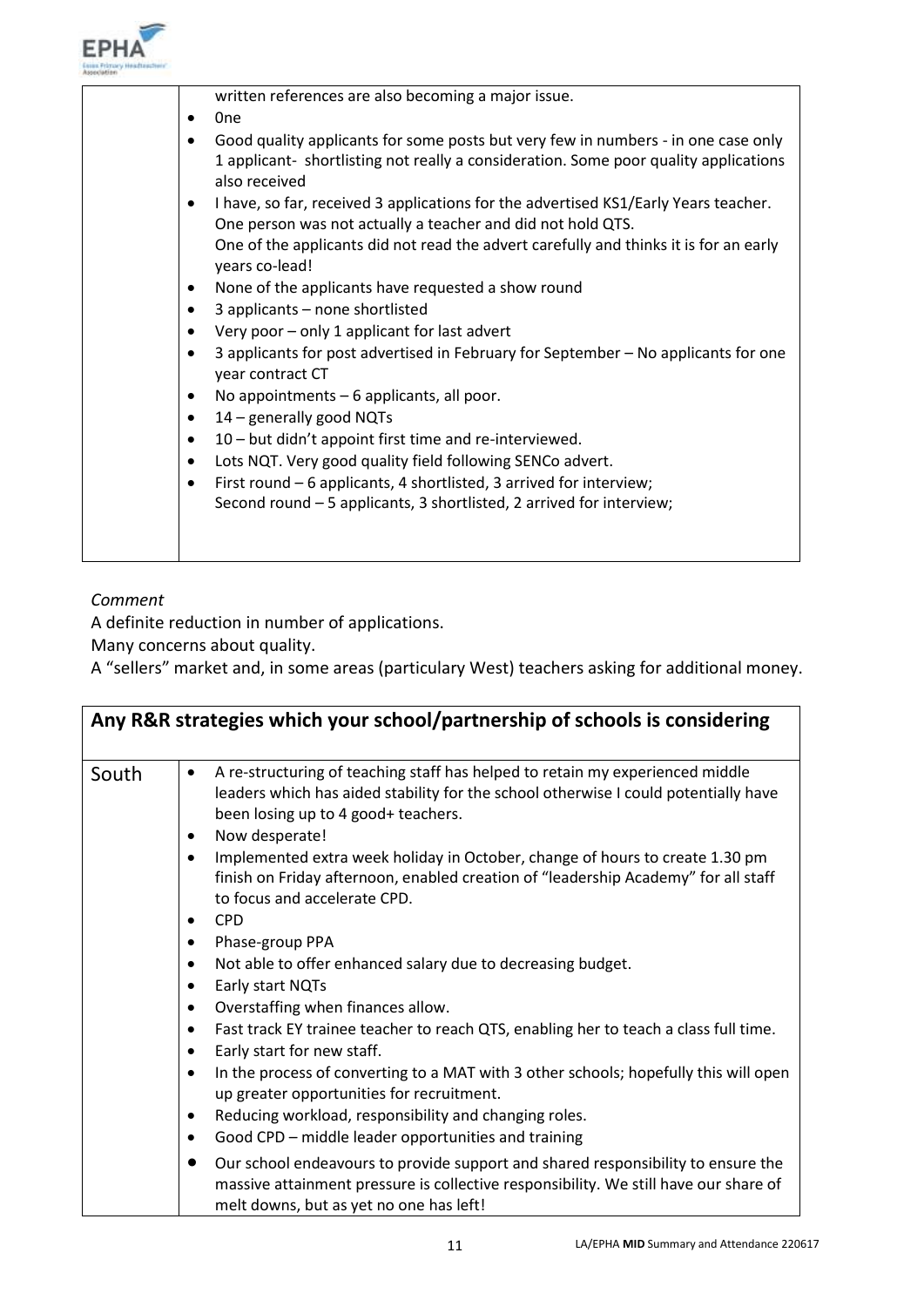

| <b>North</b> | Visits to Ireland for currently unemployed (but already qualified) teachers.<br>٠              |
|--------------|------------------------------------------------------------------------------------------------|
| East         | Recruiting staff with potential and investing in supporting and training.                      |
|              | Networking and local intelligence<br>٠                                                         |
|              | Graduate training schools<br>$\bullet$                                                         |
|              | Portable salary<br>٠                                                                           |
|              | Academy with teachers' pay and conditions/Burgundy Book<br>٠                                   |
|              | Encouraging teachers 3-4 years into teaching with enhancements, areas of<br>٠                  |
|              | responsibility and good quality CPP.                                                           |
|              | One candidate recruited from an agency.<br>٠                                                   |
|              | Appointing early (before vacancy in one case!)<br>٠                                            |
|              | Have engaged post maternity leave teachers in the past 2 years<br>٠                            |
|              | <b>Retention payments</b>                                                                      |
|              | <b>Step into Teaching</b>                                                                      |
|              |                                                                                                |
|              | LSAs on to Pathway to Teaching<br>٠                                                            |
|              | Maintaining supportive, valuing work life, school's family ethos.<br>٠                         |
|              | <b>Ex-retired teachers</b><br>٠                                                                |
|              | Over-recruiting has been discussed in past.<br>٠                                               |
|              | <b>Teach First</b><br>$\bullet$                                                                |
|              | Having trainee teachers/SCITT students<br>٠                                                    |
|              | Graduate LSAs - assessment only route<br>٠                                                     |
| West         | Working with TT training providers<br>$\bullet$                                                |
|              | Would consider overseas candidates<br>$\bullet$                                                |
|              | Use of R&R payments and for exceptional performance, movement of two places<br>٠               |
|              | on the MPR                                                                                     |
|              | Part of 2 teaching training partnerships - Homerton/FIPC.<br>٠                                 |
|              | Advertising and taking a risk to appoint for a potential vacancy in the Trust without<br>٠     |
|              | actually know for definite - could backfire so high risk                                       |
|              | If budget allows, we are considering overstaffing to ensure we have enough<br>٠                |
|              | teachers to cover all classes                                                                  |
|              | Joint appointments across MATs<br>٠                                                            |
|              | Offering health care plans to all teachers<br>٠                                                |
|              | Training more school based route teachers so that we have potential NQTs in                    |
|              | school                                                                                         |
|              | I think any local Deputy heads need to be encouraged into headship in schools<br>٠             |
|              | (especially small schools), particularly as small schools are unable to afford                 |
|              | experienced HTs due to leadership spine.                                                       |
|              | Having students in school in order to appoint (if they are good quality) early on in<br>٠      |
|              | the academic year.                                                                             |
|              | Sharing a SENCo?                                                                               |
|              | We don't have any issues recruiting BUT we write "bonkers" adverts that don't                  |
|              | include the usual "outstanding teacher" blurb as we take that for a given! I only              |
|              | advertise online as I want IT savvy staff and not people having a moan in the                  |
|              | staffroom reading Jobscene!                                                                    |
|              | Use of School Direct salaried trainees to support direct teaching.<br>٠                        |
|              | Working with ITT providers. My DHT is associate lecturer with main aim to recruit<br>$\bullet$ |
|              | talented teachers.                                                                             |
|              | Developing ITT.<br>٠                                                                           |
|              | Partnership with other schools.<br>٠                                                           |
| Mid          | I am also employing one of part-time teachers to lead on pupil premium<br>٠                    |
|              | interventions next year.                                                                       |
|              | Early communication with students - supporting students - 'growing our own'<br>$\bullet$       |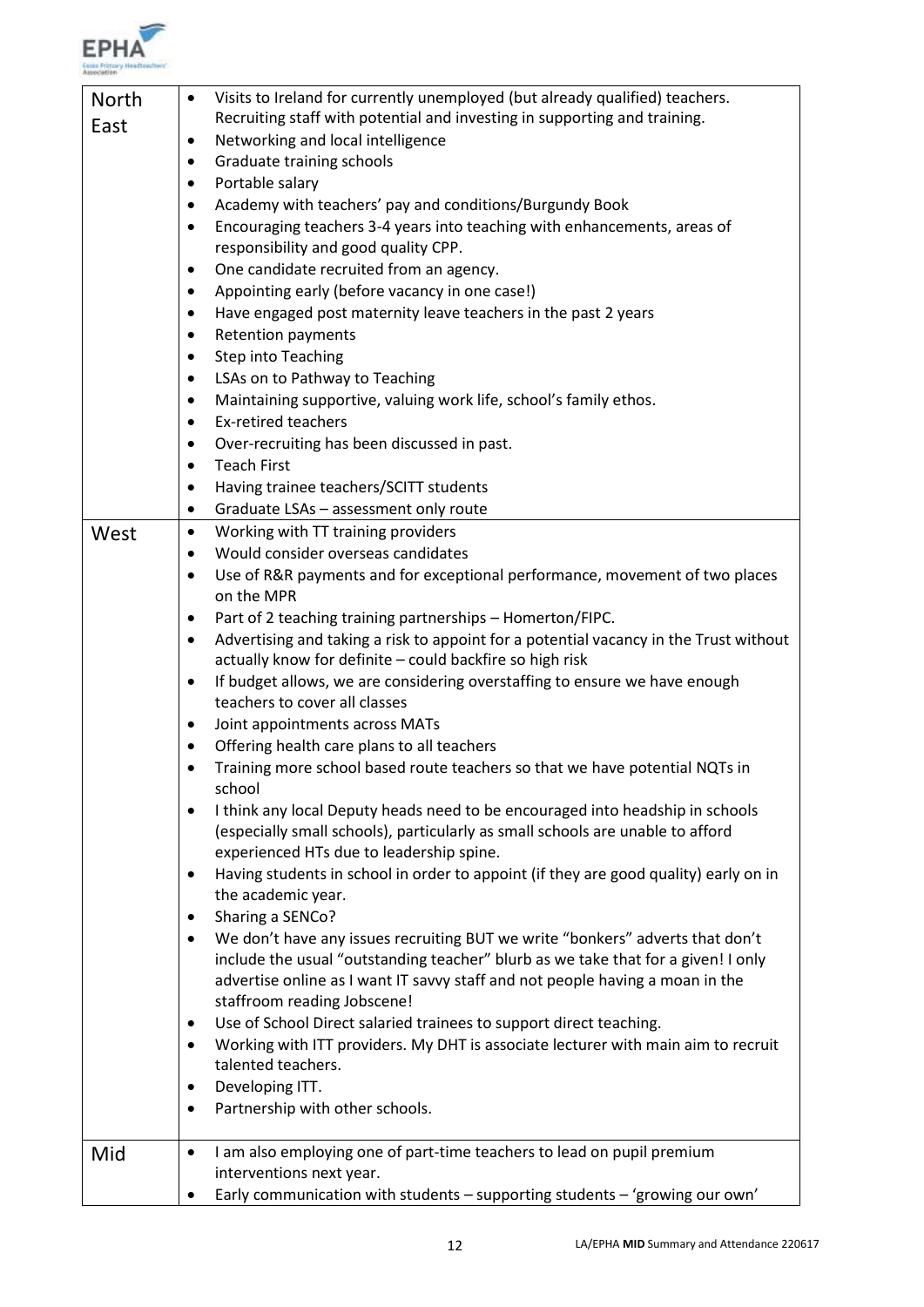

|  | Considering temporary TLR for teachers in school to do a specific piece of work<br>٠<br>linked to their area of responsibility. |
|--|---------------------------------------------------------------------------------------------------------------------------------|
|  |                                                                                                                                 |
|  | Staff wellbeing and team building sessions.<br>$\bullet$                                                                        |
|  | The teacher who relocated to Norfolk in December was given PPA time on Friday<br>$\bullet$                                      |
|  | afternoon, allowing her to leave at 12 noon on Friday to travel home.                                                           |
|  | Advertising through Facebook and Youtube<br>$\bullet$                                                                           |
|  | Joining a MAT to offer more school promotion pathways.<br>$\bullet$                                                             |
|  | Childcare vouchers.<br>$\bullet$                                                                                                |
|  | PD programme.<br>٠                                                                                                              |
|  | Restructuring TA posts.<br>$\bullet$                                                                                            |
|  | <b>SCTT</b><br>$\bullet$                                                                                                        |
|  | "Grow your own" into roles etc<br>$\bullet$                                                                                     |
|  | RQT programme<br>$\bullet$                                                                                                      |
|  | We rely on agencies.<br>$\bullet$                                                                                               |
|  | Sharing of contacts between partnerships.<br>$\bullet$                                                                          |
|  | Considering taking UQT and supporting through training.<br>$\bullet$                                                            |
|  | Have already paid an external company to help with recruitment, but so far to no<br>٠                                           |
|  | avail.                                                                                                                          |
|  |                                                                                                                                 |
|  |                                                                                                                                 |

# **Which, if any, of the initiatives of the recruitment & retention group have you engaged with/are you aware of?**

|                                                                 | <b>Yes</b>                                                                                                                                                                                                                                                                     | <b>No</b> |
|-----------------------------------------------------------------|--------------------------------------------------------------------------------------------------------------------------------------------------------------------------------------------------------------------------------------------------------------------------------|-----------|
| Communications<br>strategy to promote<br>Essex jobs             | 10                                                                                                                                                                                                                                                                             | 87        |
| Overseas recruitment                                            | 12<br>However, not required<br>Overseas did not remain after initial<br>vear<br>But did not help fill vacancy.                                                                                                                                                                 | 85        |
| Affordable housing                                              | 3<br>Didn't really help due to family needs                                                                                                                                                                                                                                    | 94        |
| <b>North East Essex</b><br>(Coast2Coast)<br>recruitment service | 0                                                                                                                                                                                                                                                                              | 98        |
| <b>Support for Recently</b><br><b>Qualified teacher groups</b>  | 13<br>Craig Duncan's 2-4 group begins in<br>September for the Dengie schools.                                                                                                                                                                                                  | 84        |
| <b>Return to Teaching</b><br>programme                          | 9<br>Met a few possible candidates through<br>the Return to Teaching programme,<br>but none wanted full time.<br>It has been good to link my "recently<br>qualified" teachers with other<br>colleagues in the area, as a supportive<br>link.<br>But did not help fill vacancy. | 88        |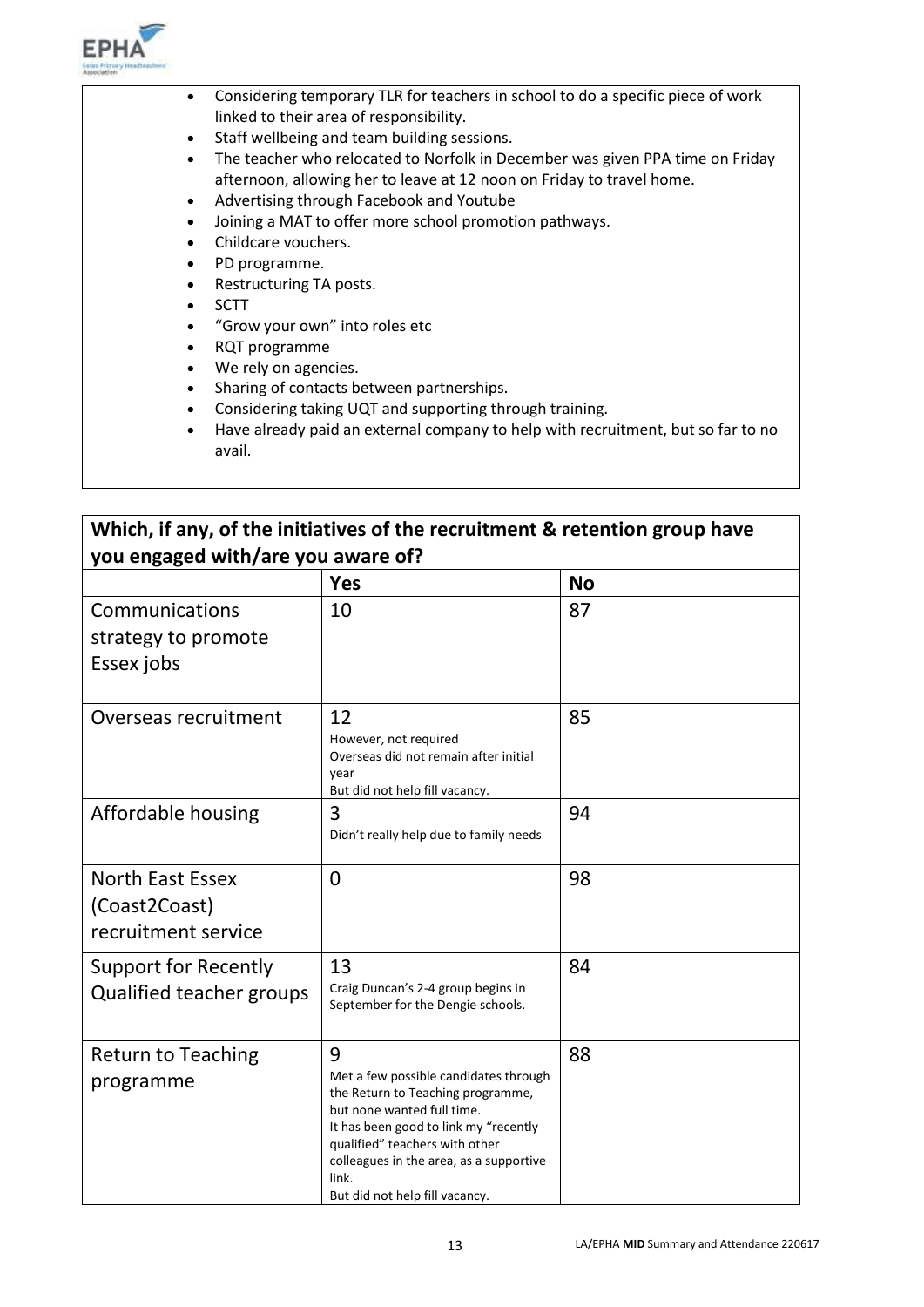

| AirSupply                                                              | Saw the presentation but not using                                                                                                                                              | 97 |
|------------------------------------------------------------------------|---------------------------------------------------------------------------------------------------------------------------------------------------------------------------------|----|
| <b>Heads in Waiting</b><br>programme                                   | 8<br>I am a "graduate" of the Heads in<br>Waiting programme! It was the boost I<br>needed in going forward for Headship<br>- brilliant!<br>Preparing DHT as succession planning | 90 |
| Retention ideas from<br>"Top tips for retaining<br>your best teachers" | 6                                                                                                                                                                               | 92 |

### Comment

Disappointing uptake of strategies – lack of awareness, not applicable to primary in many cases, and insufficient focus on retention.

# **What, if any, has the impact been for your school?**

*Most answered this as a general comment about the impact of recruitment difficulty, rather than the use of the above strategies.*

We appointed our last SCITT placement student on a full time contract.

None of the above. The issue (recruitment) has been slow to affect this school but we are now finding we need to address this more assertively.

Parental concerns over lack of consistency in teachers (4 teachers on maternity and one long term sick since September 2016).

Much less choice – back in 2012 I had 56 applicants for CT roles. Difficult to recruit to fixed term posts e.g. maternity cover

I've been aware of almost all of the above. We were attracting people to the school but we had to wait to get the quality of candidate we were looking for.

Always manage to recruit, but the quality of some NQTs is questionable and I am in dialogue with SCITT to improve the standard of teachers leaving training, particularly in basic classroom skills

There has been a huge time commitment for leadership team in recruiting staff. This is particularly difficult due to the school's geographical location. There is a considerable amount of new housing and schools with growing roles - Two areas in close proximity offer Outer Fringe payments as part of salary package.

Need to revisit many areas of school practice and policies with staffing changes

Poor transition for pupils. Parents worried. Time and money recruiting.

RQTs appreciated support and network. Praise notes for staff has improved morale.

Disastrous. Recruitment and retention is the worst I have seen it in all my teachers in leadership. We are constantly being trumped by schools in the nearby London boroughs of Waltham Forest and Redbridge who can offer more financial inducements than us. Also, there is the growing unwelcomed trend of some schools actively trying to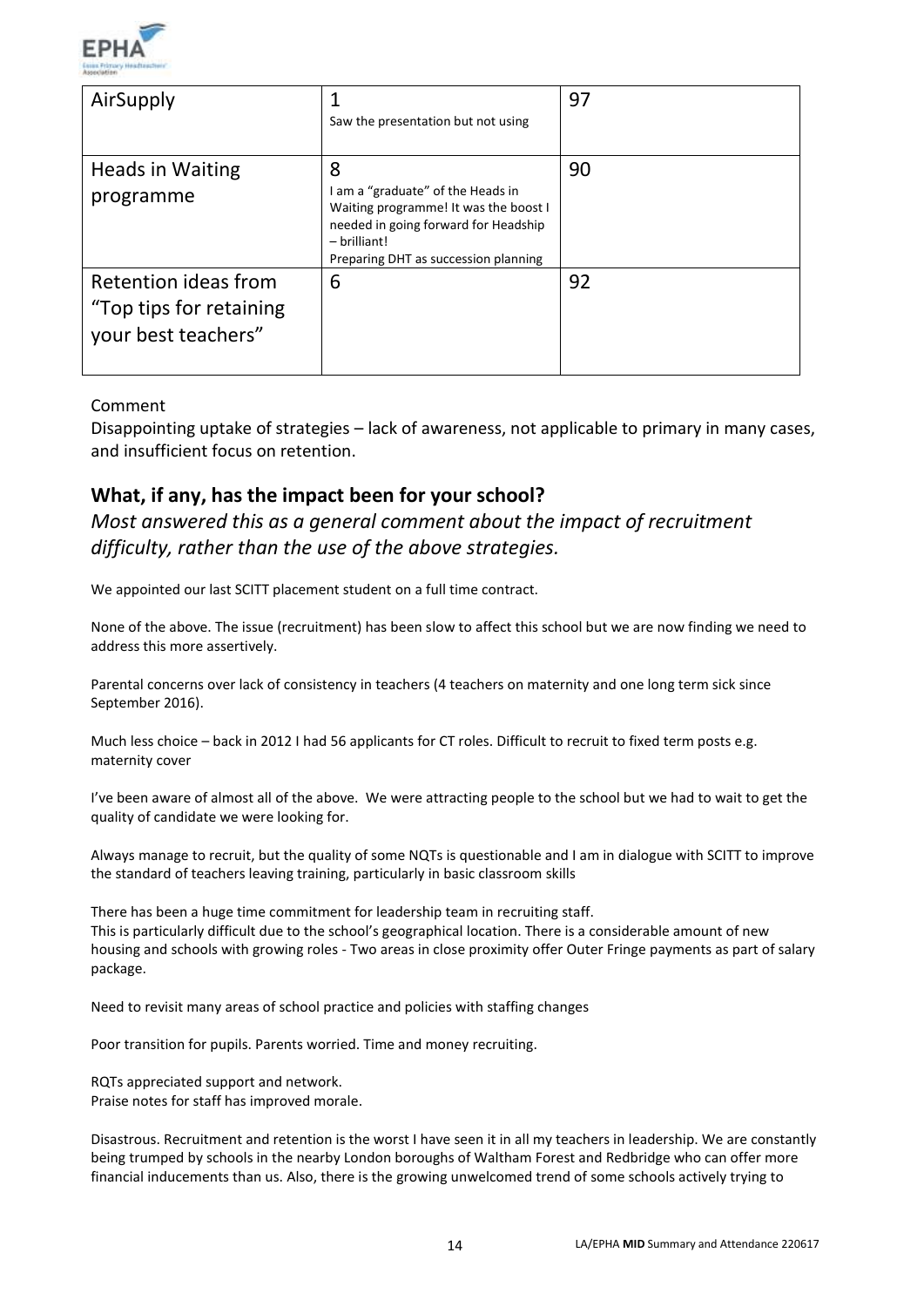

poach teachers from other schools by contacting them to try to induce them to leave. This is not only unprofessional and immoral, but causing great instability amongst our workforce.

Possible use of overseas recruitment – updating of our Home Office Licence to sponsor potential teachers

Would not use Airsupply – not yet credible, no previous history and, if the EPHA presentation was anything to go by, poor.

Overseas agencies – have used these before in a bid to recruit staff, however was badly let done by one and their practice. In spite of appointing a teacher (via Skype interview) and emailing the firm etc the teacher continued to accept interviews (unbeknown to me) and several weeks later declined the job offer which left me in an even worse position with little time to recruit in the latter stages of the summer term. Therefore I am very nervous about using these in the future.

Continue to look for ways to recruit effectively and attract good candidates. To retain quality staff is key – however, budget restraints plus the size/capacity of the school also affects what can be offered (aspiration and desire do not always match with the reality of the situation).

This current academic year was the most difficult I have experienced in recruiting quality staff. We had to use additional EYFS Nursery experienced staff to cover the lack of teacher in the Nursery and had to resort to using one of our HLTAs in our Year 2 class (with support from the KS1 Phase Leader). A very difficult year! Staff were fully aware of what was happening and how difficult it was to recruit and we were all agreed we didn't just want to take someone because they had a piece of paper that said they were a qualified teacher.

Although formal advertisement has generated adequate interest, I believe that more proactive and creative recruitment activities have been more impactful. Speaking to parents about vacancies and gaps in support have been at the forefront of our recruitment drive as has professional networking locally. Budget constraints decimate the possibility of remunerating colleagues according to their impact on the school. However, REAch2 (world-class) CPD and the supportive, collaborative focus of a Visible Learning School have been instrumental in convincing potential colleagues that Kirby is worthwhile in investing in.

Funding retention Succession planning (#growyourown!) Central advertisement of potential vacancy.

When recently recruiting we contacted various agencies, Graham Lancaster re the overseas teaching initiative, teacher training providers and obtained the list of teachers on the return to teaching programme.

As part of TEIG R&R is a standing item on the agenda. Have worked with Tendring District Council. As the TTraining course at TEC is able to take more students, that should help.

Very understaffed during inspection of 2015, fully staffed in 2016/2017 – inspection grade 3 in 2015, high grade 2 in 2017.

SCITT programme has provided good quality applicants.

Engaging with SCITT. Encouraging TAs to train.

As you can imagine, huge (this was a school losing 6 out of 9 teachers). Lots of uncertainty (esp expecting Ofsted). Issues around subject leadership, in-school expertise. Also perception of parents, lots of gossip, think there is a big problem.

We continue to engage and work with Essex Teacher Training, we have 2 students for next academic year. One of our newly appointed teachers for September is our current student.

Current NQT and Beyond NQT programmes show commitment to candidate.

Two classes have had long term supply teachers for a term/half term – impacting on progress and attainment as well as behaviour.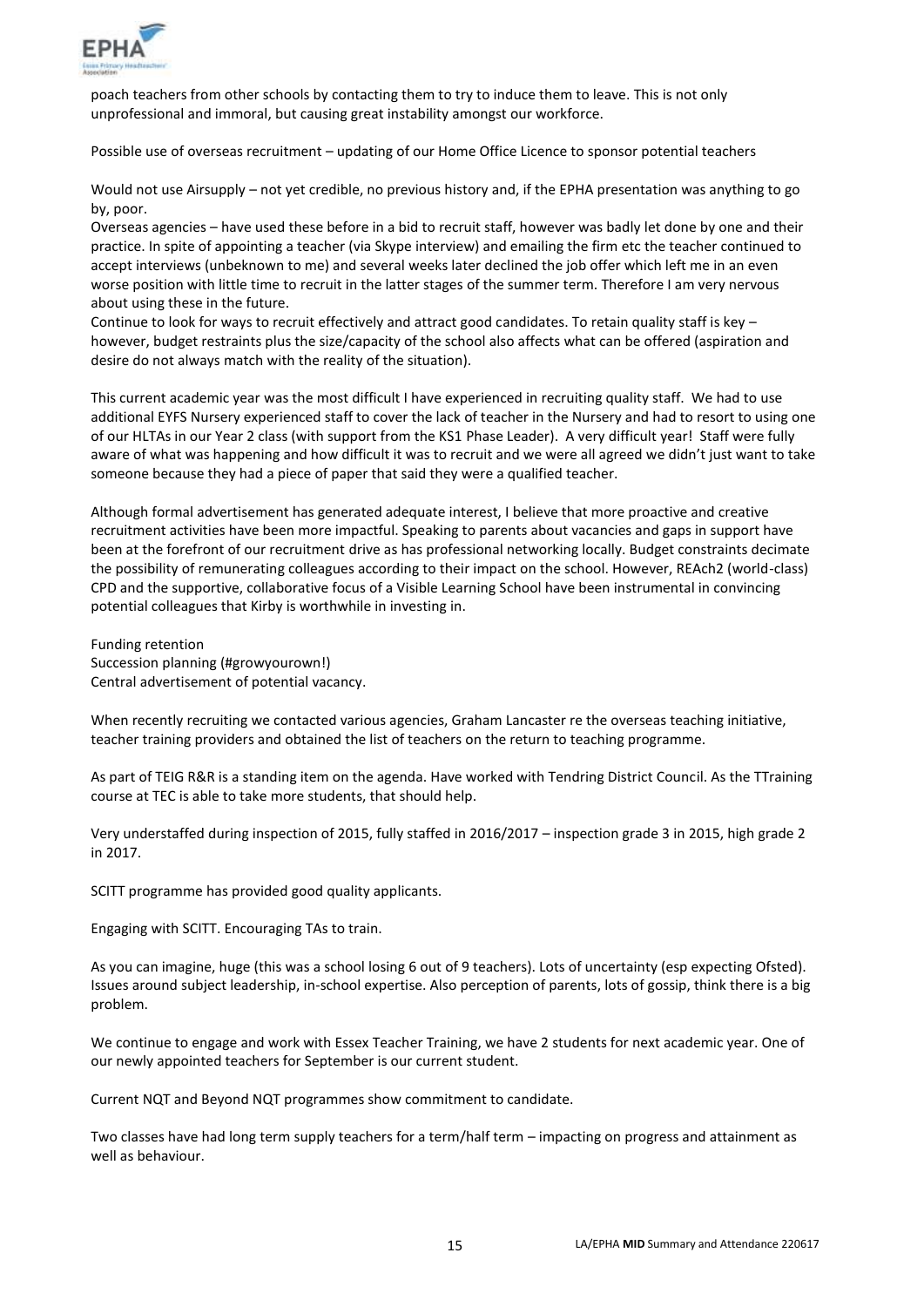

Posts covered this academic year by agency staff. EYFS post at one school had to resort to agency teacher (lovely but recently acquired English speaker meant that phonics were interesting!). Replaced after some time of searching by good quality part-time staff who had recently left an Essex schools as disillusioned but experienced teachers, highly effective in my opinion. IMPACT – Ofsted inspection in January 2017 highlighted EYFS as a key issue. Parental confidence low and children obviously unsettled, but remarkably resilient to change.

Build culture so all systems are clear and have purpose.

Links to ITT had been strong across federation but placements are not coming through.

Development of roles (like SENCo) that could be shared across schools.

Retention of staff. Being part of a MAT has also helped as staff can move within which also helps professional development.

No impact from these strategies.

# **What would you like the Recruitment and Retention strategy group to focus on in the future?**

| South | One of my biggest issues is the quality of teachers coming out of ITT; they are generally<br>$\bullet$<br>not well prepared for working in a school like ours.<br>No idea! But there are no suitable candidates applying.<br>$\bullet$<br>To be honest, I really am not sure. I knew about all but one resignation in March so did<br>$\bullet$<br>not have too many issues recruiting (I think I was lucky!).<br>Recruiting and retaining LSAs to work with children with SEMH is a real issues for us -<br>$\bullet$<br>even more than retaining teachers.<br>To focus on NQTs and supporting them not only in their 1 <sup>st</sup> but also 2 <sup>nd</sup> year to help<br>$\bullet$<br>retention. (Suggested by a number of respondents)<br>Alternatives to teacher pay and conditions.<br>$\bullet$<br>Continue doing the positive work for us. Very grateful.<br>$\bullet$<br>Looking at the root cause of all the dissention, unease and depression - so that we can<br>$\bullet$<br>then look at strategies to overcome and report those reasons directly to government,<br>who seem to be completely oblivious to the real picture and causes. |
|-------|-----------------------------------------------------------------------------------------------------------------------------------------------------------------------------------------------------------------------------------------------------------------------------------------------------------------------------------------------------------------------------------------------------------------------------------------------------------------------------------------------------------------------------------------------------------------------------------------------------------------------------------------------------------------------------------------------------------------------------------------------------------------------------------------------------------------------------------------------------------------------------------------------------------------------------------------------------------------------------------------------------------------------------------------------------------------------------------------------------------------------------------------------------------|
|       | Perhaps a pool of close quality "seconds" following interviews in a local area.<br>$\bullet$                                                                                                                                                                                                                                                                                                                                                                                                                                                                                                                                                                                                                                                                                                                                                                                                                                                                                                                                                                                                                                                              |
| North | How to make your school advert stand out in Jobscene.<br>$\bullet$                                                                                                                                                                                                                                                                                                                                                                                                                                                                                                                                                                                                                                                                                                                                                                                                                                                                                                                                                                                                                                                                                        |
| East  |                                                                                                                                                                                                                                                                                                                                                                                                                                                                                                                                                                                                                                                                                                                                                                                                                                                                                                                                                                                                                                                                                                                                                           |
|       | Strategies to promote Essex.<br>٠                                                                                                                                                                                                                                                                                                                                                                                                                                                                                                                                                                                                                                                                                                                                                                                                                                                                                                                                                                                                                                                                                                                         |
|       | Helping experienced LSAs (without a degree) to study for teaching qualifications.<br>$\bullet$                                                                                                                                                                                                                                                                                                                                                                                                                                                                                                                                                                                                                                                                                                                                                                                                                                                                                                                                                                                                                                                            |
|       | <b>Quality teacher recruitment</b><br>$\bullet$                                                                                                                                                                                                                                                                                                                                                                                                                                                                                                                                                                                                                                                                                                                                                                                                                                                                                                                                                                                                                                                                                                           |
|       | Pathways - high quality applicants, use as LSA for first year.<br>$\bullet$                                                                                                                                                                                                                                                                                                                                                                                                                                                                                                                                                                                                                                                                                                                                                                                                                                                                                                                                                                                                                                                                               |
| West  | To continue to seek / find ways of providing incentives for candidates to locate to the<br>$\bullet$                                                                                                                                                                                                                                                                                                                                                                                                                                                                                                                                                                                                                                                                                                                                                                                                                                                                                                                                                                                                                                                      |
|       | area and stay for the longer term                                                                                                                                                                                                                                                                                                                                                                                                                                                                                                                                                                                                                                                                                                                                                                                                                                                                                                                                                                                                                                                                                                                         |
|       | We trained an Essex ITT student in school this year. He was very happy working with us,<br>$\bullet$                                                                                                                                                                                                                                                                                                                                                                                                                                                                                                                                                                                                                                                                                                                                                                                                                                                                                                                                                                                                                                                      |
|       | but he had to seek an appointment elsewhere due to the high cost of living in this area.                                                                                                                                                                                                                                                                                                                                                                                                                                                                                                                                                                                                                                                                                                                                                                                                                                                                                                                                                                                                                                                                  |
|       | It is difficult to make a suggestion, as so many of the current problems stem from a lack<br>$\bullet$<br>of pay progression for teachers. Whilst this continues, they will leave the profession in                                                                                                                                                                                                                                                                                                                                                                                                                                                                                                                                                                                                                                                                                                                                                                                                                                                                                                                                                       |
|       | droves or go to the highest bidder which is already taking place.                                                                                                                                                                                                                                                                                                                                                                                                                                                                                                                                                                                                                                                                                                                                                                                                                                                                                                                                                                                                                                                                                         |
|       | Encouraging more highly skilled people into the profession.<br>$\bullet$                                                                                                                                                                                                                                                                                                                                                                                                                                                                                                                                                                                                                                                                                                                                                                                                                                                                                                                                                                                                                                                                                  |
|       | Addressing workload issues to support retention.<br>$\bullet$                                                                                                                                                                                                                                                                                                                                                                                                                                                                                                                                                                                                                                                                                                                                                                                                                                                                                                                                                                                                                                                                                             |
|       | More training places.<br>$\bullet$                                                                                                                                                                                                                                                                                                                                                                                                                                                                                                                                                                                                                                                                                                                                                                                                                                                                                                                                                                                                                                                                                                                        |
|       | Headship shortage a huge worry.<br>$\bullet$                                                                                                                                                                                                                                                                                                                                                                                                                                                                                                                                                                                                                                                                                                                                                                                                                                                                                                                                                                                                                                                                                                              |
|       | When you get good staff - focusing on retention as there is not enough money for UPS<br>$\bullet$                                                                                                                                                                                                                                                                                                                                                                                                                                                                                                                                                                                                                                                                                                                                                                                                                                                                                                                                                                                                                                                         |
|       | scales, promotions etc                                                                                                                                                                                                                                                                                                                                                                                                                                                                                                                                                                                                                                                                                                                                                                                                                                                                                                                                                                                                                                                                                                                                    |
|       | Looking at attracting NQTs to Essex by offering incentives. We had a candidate who was<br>$\bullet$                                                                                                                                                                                                                                                                                                                                                                                                                                                                                                                                                                                                                                                                                                                                                                                                                                                                                                                                                                                                                                                       |
|       | asking for £7,000 more than we offered because that's what she was paid in her current<br>LA (incentives offered).                                                                                                                                                                                                                                                                                                                                                                                                                                                                                                                                                                                                                                                                                                                                                                                                                                                                                                                                                                                                                                        |